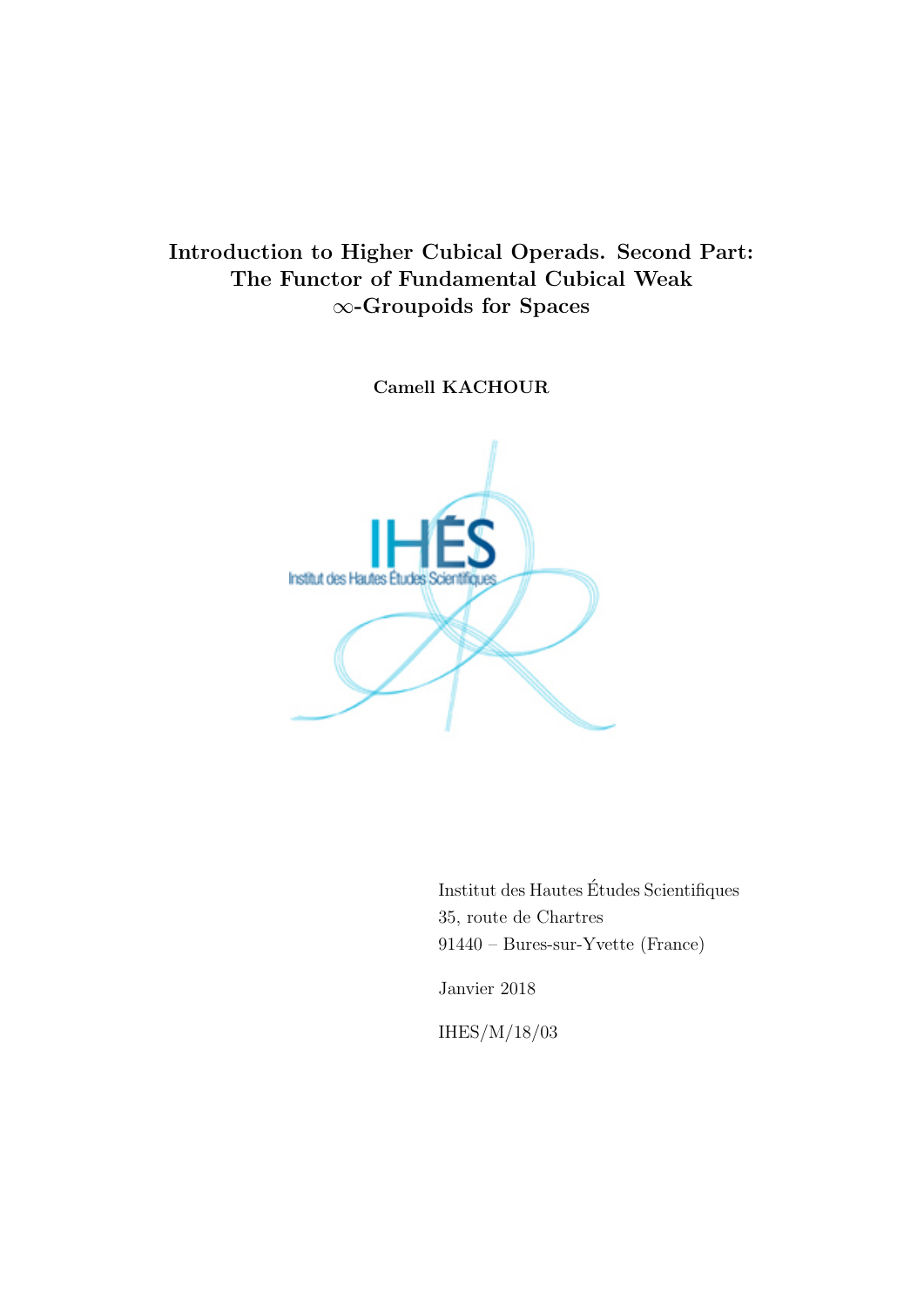# Introduction to Higher Cubical Operads. Second Part : The Functor of Fundamental Cubical Weak ∞-Groupoids for Spaces

Camell Kachour

January 15, 2018

#### Abstract

In the second part of this article we use the cubical operad  $B_C^0$  of cubical weak  $\infty$ -categories (built in [10]) as a fundamental step to associate to any topological space X its fundamental cubical weak  $\infty$ -groupoids  $\Pi_{\infty}(X)$ , and this endows a functor  $\mathbb{Top} \xrightarrow{\Pi_{\infty}(-)} \infty$ - $\mathbb{C}$ Grp which has a left adjoint functor  $CN_{\infty}$ . This pair of adjunction  $(CN_{\infty}, \Pi_{\infty}(-))$ should put an equivalence between the homotopy category of homotopy types and the homotopy category of ∞-**CG**rp of cubical weak ∞-groupoids with connections equipped with an adapted Quillen model structure.

Keywords. cubical  $(\infty, n)$ -categories, weak cubical  $\infty$ -groupoids, homotopy types. Mathematics Subject Classification (2010). 18B40,18C15, 18C20, 18G55, 20L99, 55U35, 55P15.

## Contents

| 1 Cubical monoidal categories as Pseudo-algebras                                       | 3  |
|----------------------------------------------------------------------------------------|----|
| 2 Cubical Higher Spans and Cubical Higher Cospans                                      | 6  |
| 3 Higher Cospans in Top<br>3.2.2<br>3.2.3                                              | 15 |
| 4 Importance of Coalgebraic structures for Globular and Cubical Higher Category Theory | 21 |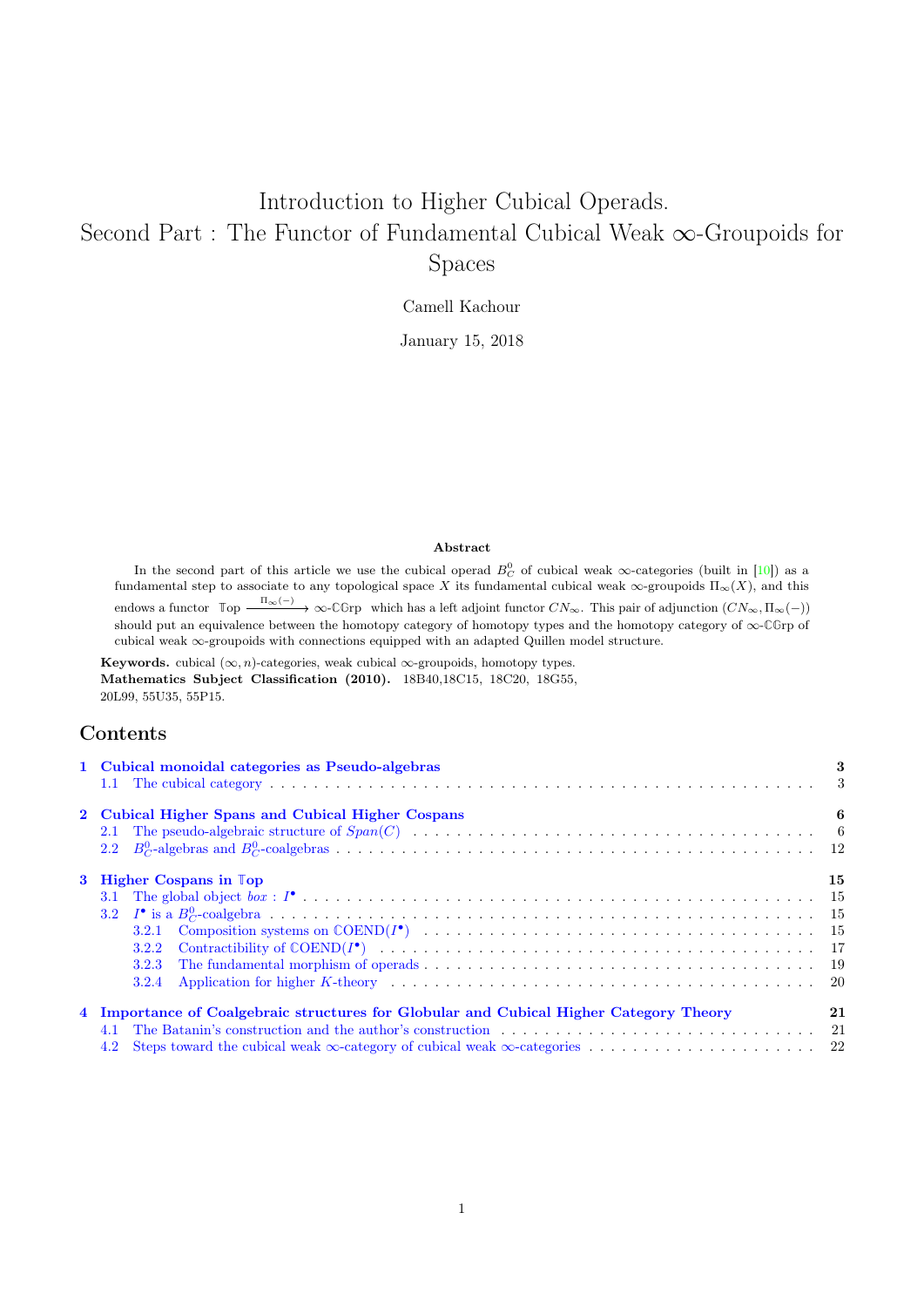## Introduction

20 years ago Michael Batanin in [1] had described the functor of fundamental globular weak ∞-groupoids for spaces in order to give a rigorous formulation of the Grothendieck conjecture on homotopy types [9] : in particular he built a functor from the category **T**op of spaces to the category of globular weak ∞-groupoids. In order to do that he built an operadic approach of globular weak  $\infty$ -categories, that is his globular weak  $\infty$ -categories are algebra for a specific operad  $B_C^0$ . Two major steps for higher category theory were achieved in [1] :

- he builts a higher globular dimensional approach of non-symmetric operads à la Peter May;
- his definition of weak  $\infty$ -categories is more general than simplicial models of  $(\infty, 1)$ -categories. For example it is proved in [12] that some algebraic models of  $(\infty, 1)$ -categories are embedded in his weak  $\infty$ -categories.

In order to built the functor of fundamental globular weak ∞-groupoids for spaces he proved that the globular object D• in **T**op consisting of topological disks :

$$
D^0 \xrightarrow{\begin{array}{c} s_0^1 \end{array}} D^1 \xrightarrow{\begin{array}{c} s_1^2 \end{array}} D^2 \cdots D^{n-1} \xrightarrow{\begin{array}{c} s_{n-1}^n \end{array}} D^n \cdots
$$

is a  $B_C^0$ -coalgebra, which implication is the construction of the fundamental globular weak  $\infty$ -groupoid functor

$$
\mathbb{Top} \xrightarrow{\Pi_\infty(-)} \infty\text{-}{\mathbb{G}rp}
$$

In [17] Tom Leinster gave a simplification of the orginal definition of higher operads by Michael Batanin. However the very important examples of (co)endomorphism globular operads are built very naturally within the framework of globular monoidal categories, and this is not clear for us that the **T**-categorial framework of Leinster can capture such natural point of view of (co)endomorphism globular operads. It seems that in [17], he succeeded to define such (co)endomorphism globular operads through **T**-categories, but only in the context of locally cartesian closed categories. For example if C is a category with pullbacks and if E is a global object in the monoidal globular category  $\text{Span}(C)$  consisting of globular higher spans in  $C$ , it is possible to define its associated endomorphism operad **E**ND(E) by using the theory of Batanin (see also [21]), but this is not clear for us how to get such operad **E**ND(E) with **T**-categories. Thus in order to write the first part of the article [10] we used the Leinster approach to build the operad which algebras are cubical weak ∞-categories, but to define cubical higher operads of endomorphism we found that the cubical analogue of the globular monoidal categories was much more natural.

In this article, which is the second part of  $[10]$ , we use the cubical operad  $B_C^0$  of cubical weak  $\infty$ -categories (built in  $[10]$ ) as a fundamental step to associate to any topological space X its fundamental cubical weak  $\infty$ -groupoids  $\Pi_{\infty}(X)$ , and this endows a functor  $\mathbb{Top} \xrightarrow{\Pi_{\infty}(-)} \infty$ -CGrp which has a left adjoint functor  $CN_{\infty}$ . This pair of adjunction  $(CN_{\infty}, \Pi_{\infty}(-))$ should put an equivalence between the homotopy category of homotopy types and the homotopy category of ∞-**CG**rp of cubical weak ∞-groupoids with connections, through adapted Quillen model structures. This was shown to be true but in the context of the Cisinski model structure on the category of cubical sets with connections (see  $[18]$ ). It is also important to know that non-operadical approach have been considered in  $[4, 8]$  to define other higher groupoid constructions for spaces.

Important tools to build this functor  $\Pi_{\infty}(-)$  come from 2-category theory and especially thanks to the work of Mark Weber ([23, 24]) and Ross Street ([20, 21]) : pseudo-algebras for 2-monads and a generalization of the **S**pan construction have been successfully considered for this interaction between elementary 2-topos and cubical geometry. An important feature of this article is also to show how the 2-categorical tools developed in  $[20, 21, 23, 24]$  can lead to generalization of the original theory of Michael Batanin's higher operads.

Plan of this paper :

- In the first section we define monoidal cubical categories as pseudo **S**-algebras, where **S** is the 2-monad of free strict monoidal cubical categories on cubical categories.
- In the second section we state an important result of [11] which shows that for general situations the **S**pan-construction leads to pseudo algebraic structure. Then we give a nice combinatorial description of the cubical (co)spans taken from Marco Grandis ([7]). Then we define (co)endomorphisms operads by using the 2-categorical point of view of Ross Street and Mark Weber in [20, 21, 23, 24]. Our 2-categorical point of view of (co)endomorphisms operads can be adapted in the general context of pseudo algebras, and this is very important for a 2-categorical generalisation of the theory of Batanin.
- In the third section we proved that the cocubical object "box" (as defined in [5]) in **T**op :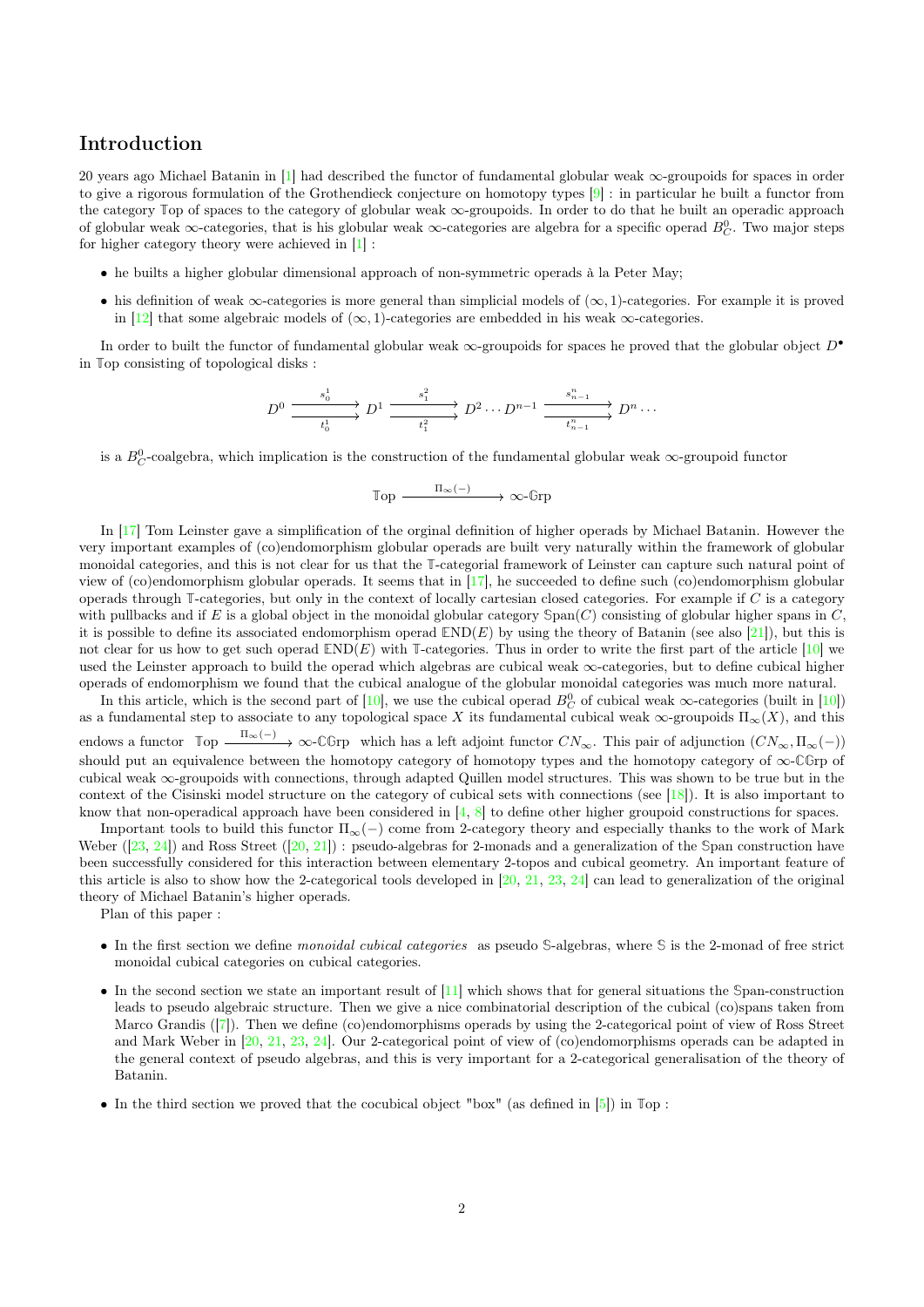$$
I^{0} \xrightarrow{\begin{array}{c} s_{1}^{0} \\ \hline t_{1}^{0} \end{array}} I^{1} \xrightarrow{\begin{array}{c} s_{1,2}^{2} \\ \hline t_{1,2}^{2} \end{array}} I^{2} \xrightarrow{\begin{array}{c} s_{2,3}^{3} \\ \hline s_{2,2}^{3} \end{array}} I^{3} \xrightarrow{\begin{array}{c} s_{3,1}^{4} \\ \hline s_{3,2}^{4} \end{array}} I^{3} \xrightarrow{\begin{array}{c} s_{4,1}^{4} \\ \hline s_{4,3}^{4} \end{array}} I^{4} \cdots I^{n-1} \xrightarrow{\begin{array}{c} s_{n-1,1}^{n} \\ \hline t_{1,2}^{n} \end{array}} I^{n} \cdots \xrightarrow{\begin{array}{c} t_{1,1}^{2} \\ \hline t_{1,2}^{3} \end{array}} I^{2} \xrightarrow{\begin{array}{c} t_{2,1}^{3} \\ \hline t_{2,2}^{3} \end{array}} I^{3} \xrightarrow{\begin{array}{c} t_{3,4}^{4} \\ \hline t_{3,4}^{4} \end{array}} I^{4} \cdots I^{n-1} \xrightarrow{\begin{array}{c} s_{n-1,n-1}^{n} \\ \hline t_{n-1,n-1}^{n} \end{array}} I^{n} \cdots \xrightarrow{\begin{array}{c} t_{1,n-1}^{2} \\ \hline t_{2,3}^{3} \end{array}} I^{n} \xrightarrow{\begin{array}{c} t_{3,2}^{4} \\ \hline t_{3,1}^{4} \end{array}} I^{n} \cdots \xrightarrow{\begin{array}{c} t_{n-1,1}^{n} \\ \hline t_{n-1,1}^{n} \end{array}} I^{n} \cdots
$$

is a  $B_C^0$ -coalgebra, where  $B_C^0$  is the S-operad which algebras are cubical weak  $\infty$ -categories. Then we show how to "glue" the  $K_i$ -functors of Quillen in order to obtain a functor :

 $\mathbb{R} \text{ings} \xrightarrow{\mathbf{K}_{\infty}} \infty$ -**CG**rp

• The fourth and last section is a short "manifesto" for the following slogan : "coalgebraic structures govern different higher category theory". In particular we explain the main steps to get the cubical weak ∞-category of cubical weak ∞-categories, which is indeed of coalgebraic nature.

Acknowledgement. This work was doing thanks to the beautiful ambiance I got during my two months visiting in the IHES. I especially want to mention Maxim Kontsevich, Pierre Cartier and Vasily Pestun. I want also to mention Laurent Lafforgue and Olivia Caramello for their kind support. This work wouldn't exist without my natural interactions with Ross Street and Mark Weber. I dedicate this work to my wife Nadira and to my baby Ali-Réda.

## 1 Cubical monoidal categories as Pseudo-algebras

## 1.1 The cubical category

Consider the small category  $\mathbb C$  with integers  $\underline{n} \in \mathbb N$  as objects. Generators for  $\mathbb C$  are, for all  $\underline{n} \in \mathbb N$  given by sources  $n \longrightarrow \frac{s_{n-1,j}^n}{n-1}$  for each  $j \in \{1, ..., n\}$  and targets  $n \longrightarrow \frac{t_{n-1,j}^n}{n-1}$  for each  $j \in \{1, ..., n\}$  such that for  $1 \leq i < j \leq n$ we have the following cubical relations

- (i)  $s_{n-2,i}^{n-1} \circ s_{n-1,j}^n = s_{n-2,j-1}^{n-1} \circ s_{n-1,i}^n$
- (ii)  $s_{n-2,i}^{n-1} \circ t_{n-1,j}^n = t_{n-2,j-1}^{n-1} \circ s_{n-1,i}^n,$
- (iii)  $t_{n-2,i}^{n-1} \circ s_{n-1,j}^n = s_{n-2,j-1}^{n-1} \circ t_{n-1,i}^n,$
- (iv)  $t_{n-2,i}^{n-1} \circ t_{n-1,j}^n = t_{n-2,j-1}^{n-1} \circ t_{n-1,i}^n$

These generators plus these relations give the small category **C** called the cubical category that we may represent schematically with the low dimensional diagram :

$$
\begin{array}{c}\n\begin{array}{c}\n\overrightarrow{s_{3,4}^4}\n\end{array} & \xrightarrow{s_{2,3}^3}\n\end{array}\n\begin{array}{c}\n\overrightarrow{s_{3,3}^4}\n\end{array}\n\end{array}\n\begin{array}{c}\n\overrightarrow{s_{2,2}^3}\n\end{array}\n\begin{array}{c}\n\overrightarrow{s_{1,2}^2}\n\end{array}\n\end{array}\n\begin{array}{c}\n\overrightarrow{s_{1,1}^2}\n\end{array}\n\begin{array}{c}\n\overrightarrow{s_{1,2}^2}\n\end{array}\n\begin{array}{c}\n\overrightarrow{s_{1,1}^2}\n\end{array}\n\end{array}\n\begin{array}{c}\n\overrightarrow{s_{1,2}^2}\n\end{array}\n\begin{array}{c}\n\overrightarrow{s_{1,1}^2}\n\end{array}\n\begin{array}{c}\n\overrightarrow{s_{1,2}^1}\n\end{array}\n\end{array}\n\begin{array}{c}\n\overrightarrow{s_{1,2}^1}\n\end{array}\n\begin{array}{c}\n\overrightarrow{s_{1,2}^1}\n\end{array}\n\begin{array}{c}\n\overrightarrow{s_{1,1}^1}\n\end{array}\n\end{array}\n\begin{array}{c}\n\overrightarrow{s_{1,2}^1}\n\end{array}\n\begin{array}{c}\n\overrightarrow{s_{1,2}^1}\n\end{array}\n\end{array}\n\begin{array}{c}\n\overrightarrow{s_{1,2}^1}\n\end{array}\n\begin{array}{c}\n\overrightarrow{s_{1,2}^1}\n\end{array}\n\end{array}
$$

and this category  $\mathbb C$  gives also the sketch  $\mathcal E_S$  of cubical sets used especially in [14] to produce the monads  $\mathbb S = (S, \lambda, \mu)$ , which algebras are cubical strict ∞-categories.

Definition 1 The category **CS**ets of cubical sets is the category of presheaves [**C**; **S**ets]. The terminal cubical set is denoted  $1.$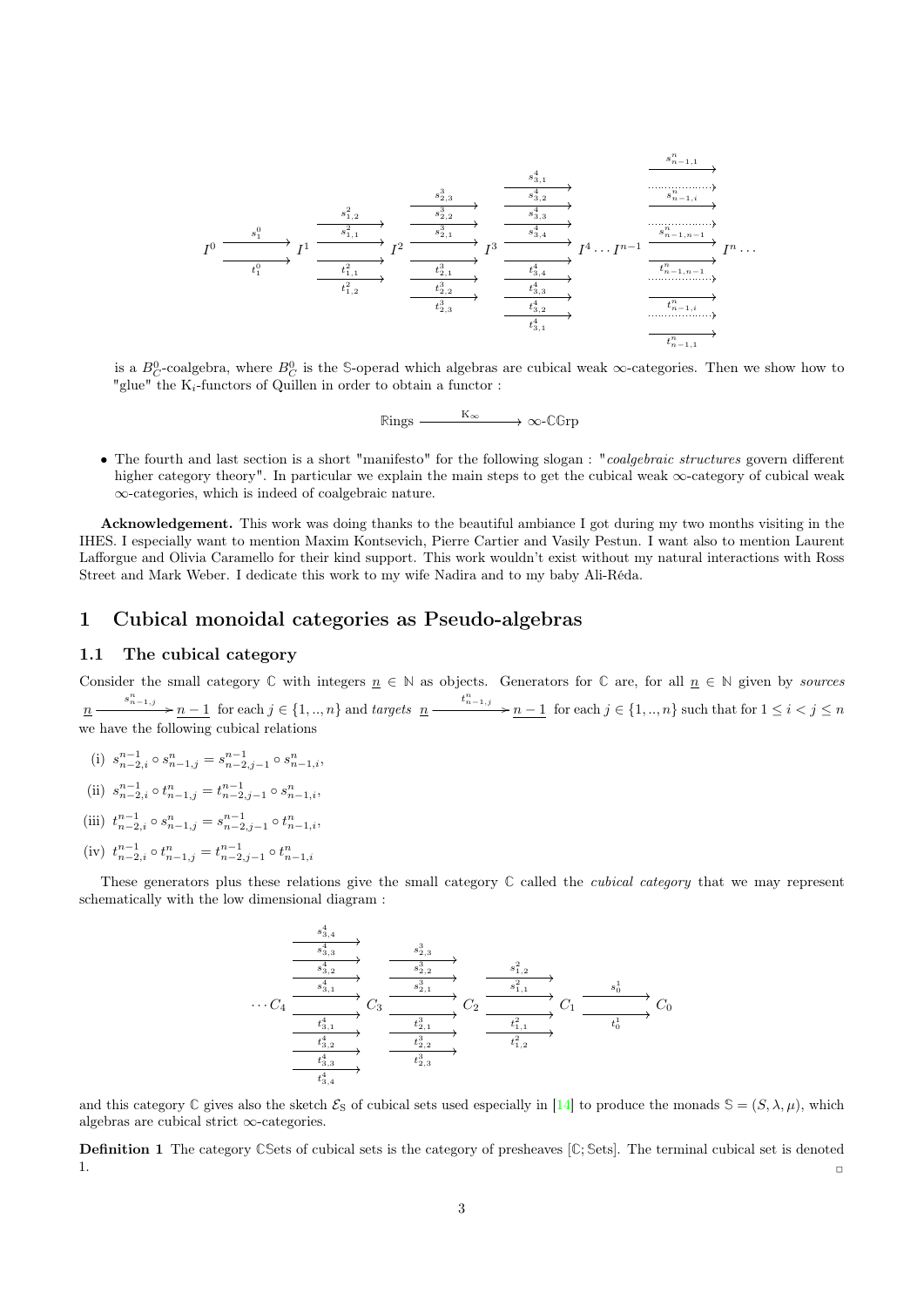Definition 2 The 2-category **CC**AT of cubical categories is the 2-category of prestacks [**C**;**C**AT]. The terminal cubical category is also denoted 1.  $\Box$ 

In particular it is shown in [14] that the category ∞-**CC**at of strict cubical ∞-categories is sketchable by a projective sketch. Thus we put the following definition of cubical strict monoidal categories :

Definition 3 Strict monoidal cubical categories are internal cubical strict ∞-categories in **C**AT. They form a strict 2-category **CM**s**C** where :

- 0-cells are internal cubical strict ∞-categories in **C**AT;
- 1-cells are internal cubical strict ∞-functors in **C**AT;
- 2-cells are internal globular<sup>1</sup> strict  $\infty$ -natural transformations in  $CAT$ .

In [14] we denoted by  $(\mathcal{S}, \eta, \mu)$  the monad on **CSets** of cubical strict  $\infty$ -categories, and *cubical n-trees* are just *n*-cells of  $\mathbb{S}(1)$ . We shall prove in [11] that this monad is cartesian, and we denote again by  $(\mathbb{S}, \eta, \mu)$  its corresponding 2-monad on the 2-category **CC**AT. Also the following 2-forgetful functor is 2-monadic : **CM**s**C CC**AT , because the forgetful functor  $\infty$ -**CC**at  $\longrightarrow$  CSets is monadic and the 2-functor  $\mathbb{C}AT_{pull} \xrightarrow{CAT(-)} 2$ -CAT, which takes a category X with pullbacks to the 2-category **C**AT(X) of internal categories preserves (finite) limits, thus preserves adjunctions and Eilenberg-Moore constructions. Thus we prefer to denote **S**-**A**lg<sup>s</sup> this 2-category **CM**s**C** of strict monoidal cubical categories . This 2-monad

**Definition 4** Let  $(S, \eta, \mu)$  be a 2-monad on a 2-category K. A pseudo-algebra structure  $(a, \alpha_0, \alpha)$  on an object  $A \in \mathcal{K}$  is given by a 1-cell  $\mathbb{S}(A) \longrightarrow A$  and two invertible 2-cells in K:

 $(\mathcal{S}, \eta, \mu)$  gives weaker notions of algebras, and we recall it for any 2-monad  $(\mathcal{S}, \eta, \mu)$  on a 2-category K (see [2, 24]). In

particular we shall need the notion of pseudo **S**-algebra in order to define monoidal cubical categories below.

$$
\begin{array}{ccc}\n\mathbb{S}^2(A) & \xrightarrow{\mu(A)} & \mathbb{S}(A) & A \xrightarrow{\eta_A} & \mathbb{S}(A) \\
\downarrow & & \downarrow & & \downarrow \\
\mathbb{S}(a) & \xrightarrow{a} & A & & \downarrow \\
\mathbb{S}(A) & \xrightarrow{a} & A & & A\n\end{array}
$$

such that the following equalities hold :



The triple  $(A, \alpha_0, \alpha)$  is called a pseudo *S*-algebra. If  $\alpha_0$  is an identity the pseudo algebra is said to be *normal*. If  $\alpha_0$  and  $\alpha$ are identities then we recover the usual notion of **S**-algebra, and in that case we say that A is equipped with a strict **S**-algebra structure.

<sup>1</sup> that is they are 2-globes between two cubical strict ∞-functors, whereas cubical strict ∞-natural transformations are 2-cubes with faces, four cubical strict  $\infty$ -functors. See [14]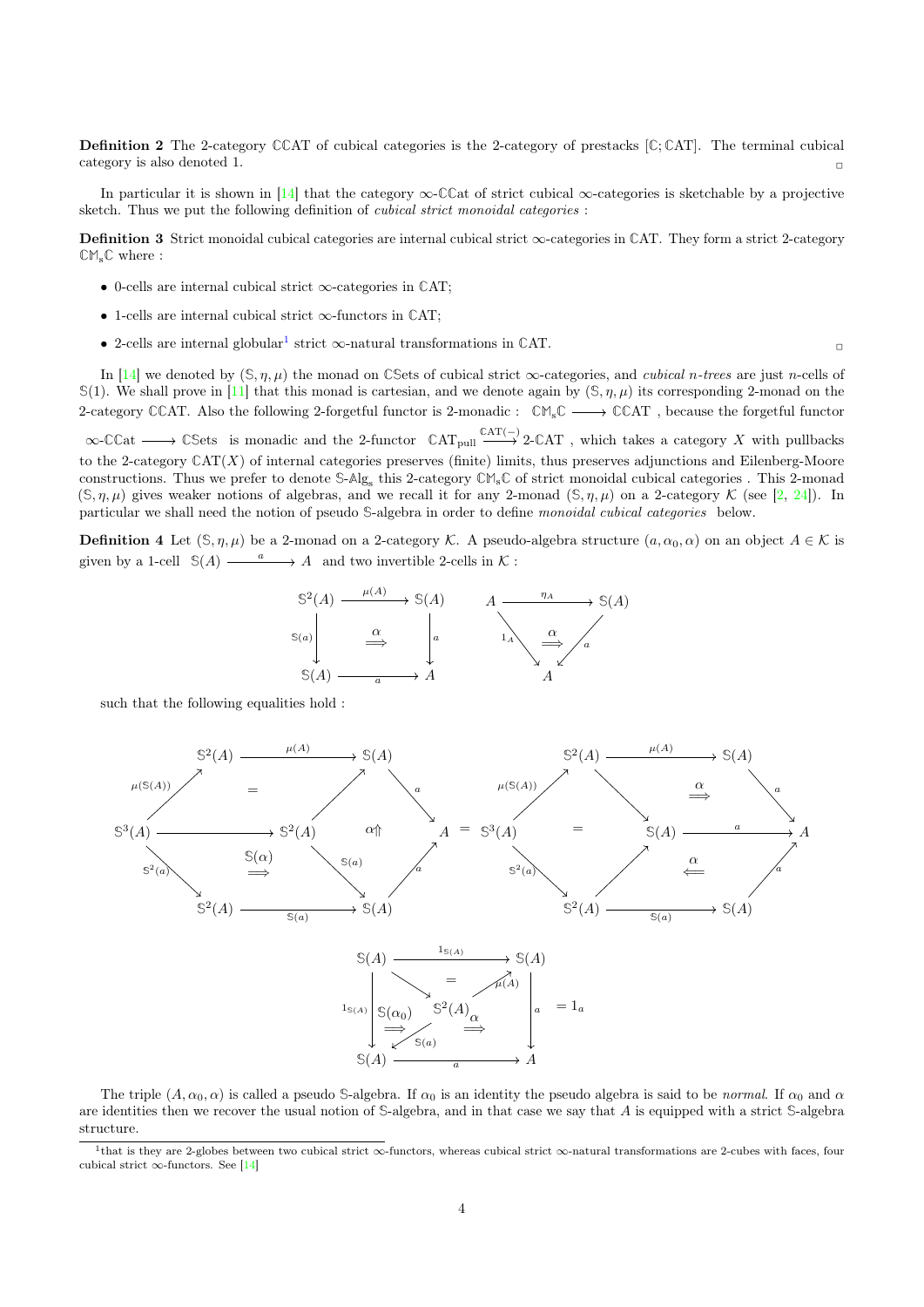**Definition 5** Let  $(A, \alpha_0, \alpha)$  and  $(A', \alpha'_0, \alpha')$  two pseudo S-algebras. A strong S-morphism structure for a 1-cell  $A \longrightarrow A'$ f  $\mathbb{S}(A) \xrightarrow{a} A$ a

is given by an invertible 2-cell : **S**(A<sup>0</sup>  $) \longrightarrow A'$ **S**(f)  $f$ , such that we have the following equalities : a  $\overline{a}$  $\bar{f}$ =⇒



and



**Definition 6** Let  $f$  and  $f'$  be strong  $\mathbb{S}$ -morphisms :

$$
(a,\alpha_0,\alpha) \xrightarrow{f} (a',\alpha'_0,\alpha') .
$$

A 2-cell  $f \stackrel{\psi}{\Longrightarrow} f'$  is an algebra 2-cell if the following equality holds :

$$
S(A) \xrightarrow{a} A \qquad S(A) \xrightarrow{a} A
$$
  
\n
$$
S(f) \begin{pmatrix} S(\psi) \\ \hline \psi \\ \hline \psi \end{pmatrix} S(f') \xrightarrow{f'} \begin{pmatrix} \\ f' \\ \hline \psi \\ \hline \psi \end{pmatrix} f' = S(f) \begin{pmatrix} \\ f \\ \hline \psi \\ \hline \psi \end{pmatrix} f' \xrightarrow{S(A')} \xrightarrow{a'} A'
$$

Let us denote by Ps-**S**-**A**lg the 2-category which objects are pseudo **S**-algebras, whose 1-cells are strong **S**-morphisms and whose 2-cells are algebra 2-cells. The full sub-2-category of Ps-**S**-**A**lg consisting of the normal pseudo-algebras is denoted Ps0-**S**-**A**lg, and the locally full sub-2-category of Ps-**S**-**A**lg consisting of the strict algebras and strict morphisms is denoted  $\mathbb{S}\text{-Alg}_s$ .

Remark 1 We gave the description of Ps<sub>0</sub>-S-Alg here as an indication. As a matter of fact for the globular setting it is possible to build a normal pseudo algebra for each globular monoidal categories in the sense of [1], but Mark Weber pointed out to me that Ps0-**S**-**A**lg is 2-equivalent to Ps-**S**-**A**lg, and thus we prefer to use the context of the 2-category Ps-**S**-**A**lg to model monoidal cubical categories defined just below.

Now let us comeback to the 2-monad  $\mathcal{S} = (S, \lambda, \mu)$  on the 2-category of cubical categories CCAT as described above, which strict 2-algebras are strict monoidal cubical categories .

Definition 7 The 2-category of monoidal cubical categories consists of the 2-category Ps-**S**-**A**lg of pseudo **S**-algebras ✷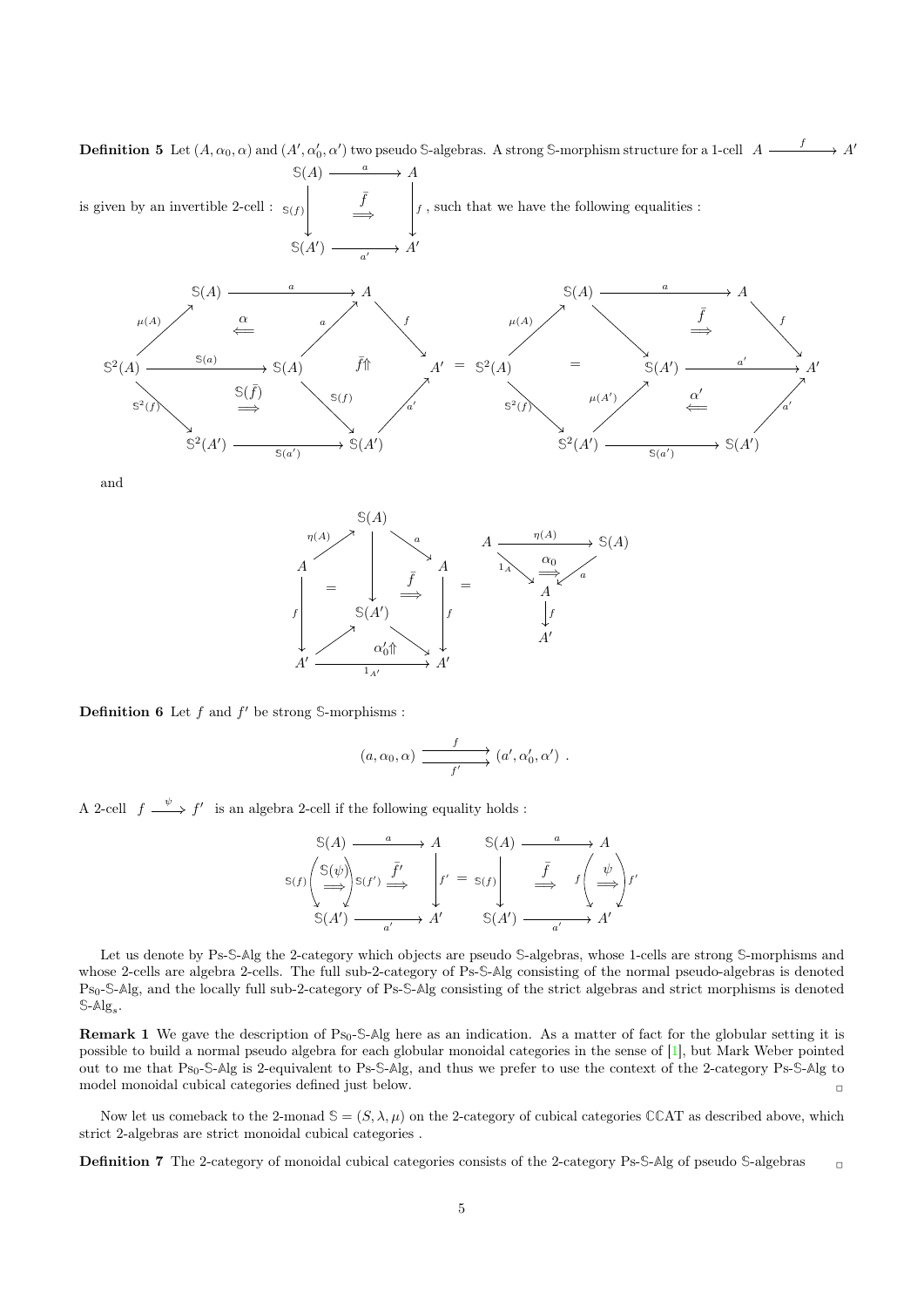Also by using the theorem 5.1 and the theorem 5.12 of  $[2]$  we get the following biadjunction, similar to the one described in [21] :

**Corollary 1** The forgetful 2-functor  $U : P$ s-S-Alg  $\overline{I}$   $\overline{I}$   $\overline{I}$   $\overline{C}$   $\overline{C}AT$  $\top$ F such that :

- Ps-**S**-**A**lg is the 2-category of pseudo **S**-algebras;
- **CC**AT is the 2-category of cubical categories;
- F builds the free strict monoidal cubical categories functor.

exhibits a biadjunction which restricts to a 2-adjunction on the strict monoidal cubical categories.

Also we shall denote by  $S-Alg_s \xrightarrow{\frac{V}{I}} CCAT$  $\top$ F the underlying strict 2-adjunction of this biadjunction.

## 2 Cubical Higher Spans and Cubical Higher Cospans

### 2.1 The pseudo-algebraic structure of  $Span(C)$

Let us first recall the **S**pan construction ([20, 24]) : for any small category C there is a 2-adjunction :

$$
\mathbb{C}\text{AT} \xrightarrow{\mathbb{E}\text{L}} [C^{op}, \mathbb{C}\text{AT}]
$$

where  $\text{Span}_C(\mathcal{E})(c) = [(C/c)^{op}, \mathcal{E}]$  and the category  $\mathbb{E}L(X)$  has the following definition :

- objects are pairs  $(c, x)$  where  $c \in C$  and  $x \in X(c)$ .
- morphisms :  $(c, x) \longrightarrow (d, y)$ , are pairs  $(f, \alpha)$  where  $d \stackrel{f}{\longrightarrow} c$  is in C and  $X(f)(x) \stackrel{\alpha}{\longrightarrow} y$  is in  $X(d)$ .
- compositions and identities come from C and the categories  $X(c)$ .

Suppose now that  $\mathbb{T} = (T, \eta, \mu)$  is a cartesian monad on  $[C^{op}, \text{Sets}]$ , and let us denote again by  $\mathbb{T} = (T, \eta, \mu)$  its extension to a 2-monad on  $[C^{op}, \mathbb{C}AT]$ . In fact, for any category  $\mathcal E$  with pullbacks it is proved in [11] that :

#### **Theorem 1 (Kachour, Weber)**  $\mathcal{S}pan_{\mathcal{C}}(\mathcal{E})$  is a pseudo **T**-algebra

In fact we can dualize such construction and produce a similar result which says that  $\mathbb{C}ospan_{\mathbb{C}}(\mathcal{E})$  is a pseudo **T**-algebra if  $\mathcal E$  is a category with pushouts, and these produce the following diagram of functors :



This result has two essential virtues : first it convince the reader that actually the structure behind the spans and the cospans construction are really of pseudo-algebraic nature; secondly it shows, and this is we believe the main fact, that probably not only globular and cubical higher category theory need such structures, but other useful higher category theory could need it.

However because of the "cubical scopes" of this article, we are going to describe cubical spans and cubical cospans in a more combinatorial way because this concrete point of view has the advantage to see it unpacked, and thus gives an accurate idea of what these cubical spans and cubical cospans looks like. This combinatorial description has been described first by Marco Grandis in [7], and it is instructive to compare it with the Batanin's combinatorial construction of globular spans and globular cospans [1]. The only new tools here are the connections on cubical (co)spans which are accurately describe.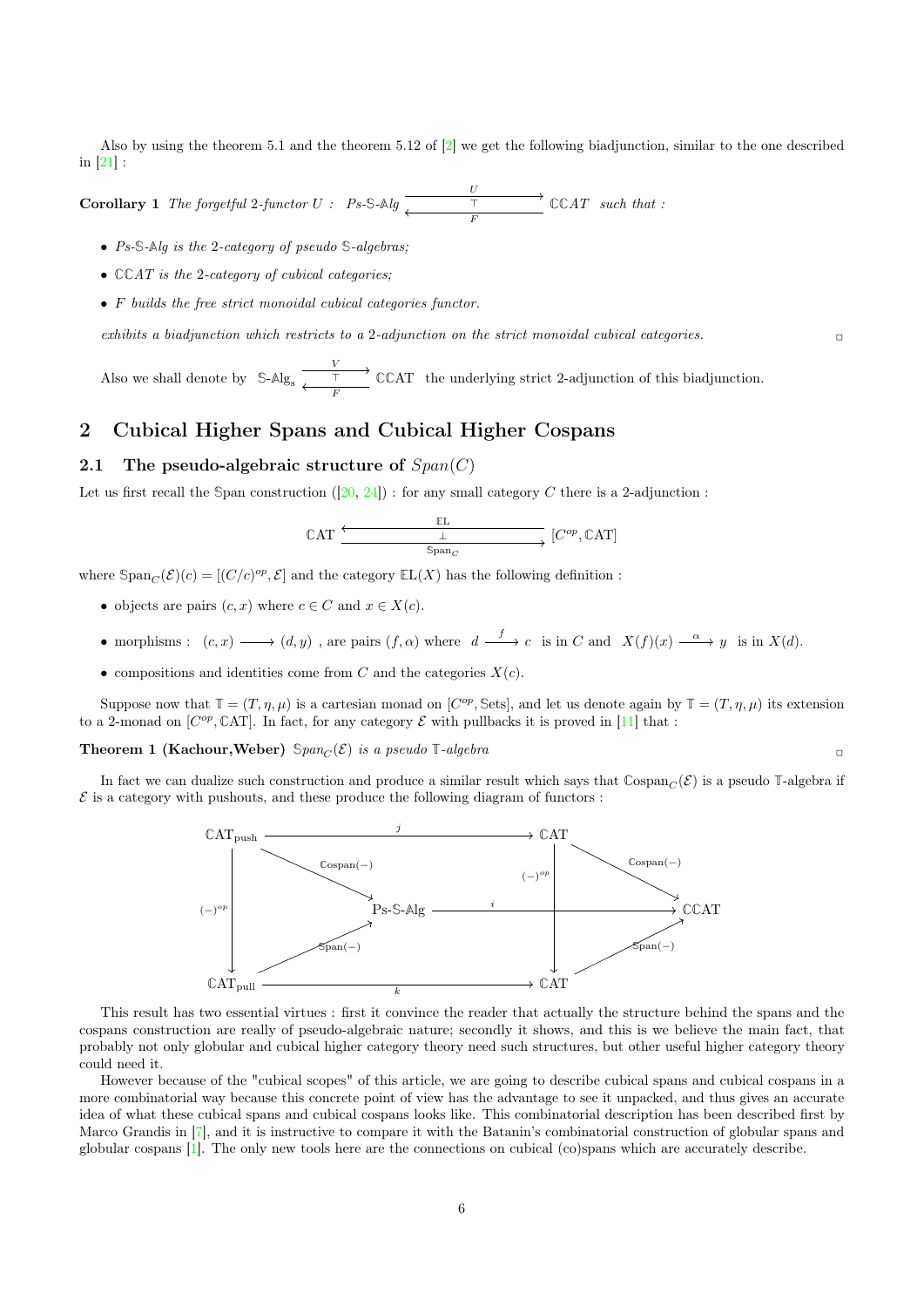In order to formalize cubical higher spans and cubical higher cospans we will use the *formal span category*  $V$  or the *formal* cospan category Λ used by Marco Grandis (see [7]). For simplicity we will explain only constructions for cubical higher spans, which use this small category  $V$ :



because for cubical higher cospans, constructions are duals, and use the small category  $\Lambda$ :



**Definition 8** Let C be a category. The category  $\text{Span}_n(C)$  of cubical *n*-spans in C is the category of functors  $[V^n; C]$  and natural transformations between them.

The combinatoric description of the category  $V^n$  shall be useful: each objects of  $V^n$  are n-uplets  $(m_1, ..., m_n) \in \{0, -1, 1\}^n$ . Also the category  $V^n$  underlies a *n*-cube structure, such that the object  $(0, ..., 0)$  represents the *n*-face, and the *n*-uplets  $(m_1, ..., m_n) \in \{0, -1, 1\}^n$  which countains exactly p integers  $m_j$  which are equal to zero, represent p-faces. Consider  $(m_1, ..., m_n)$  a  $(p+1)$ -face and suppose  $m_{j_i} = 0$  for  $1 \leq i \leq p+1$ . Thus we get two morphisms in  $V^n$ :

$$
(m_1, ..., m_{j_i}, ..., m_n) \xrightarrow{\frac{(m_1, ..., m_{j_i-1}, f, m_{j_i+1}, ..., m_n)}{(m_1, ..., m_{j_i-1}, g, m_{j_i+1}, ..., m_n)}} (m_1, ..., m_{j_i-1}, \hat{m}_{j_i}, m_{j_i+1}, ..., m_n)
$$

such that  $(m_1, ..., m_{j_i-1}, f, m_{j_i+1}, ..., m_n)$  switch the value  $m_{j_i}$  to the value  $\hat{m}_{j_i} = -1$  and  $(m_1, ..., m_{j_i-1}, g, m_{j_i+1}, ..., m_n)$ switch the value  $m_{j_i}$  to the value  $\hat{m}_{j_i} = 1$ .

**Remark 2** Intuitively such map  $(m_1, ..., m_{j_i-1}, f, m_{j_i+1}, ..., m_n)$  is a kind of  $s_{p,j_i}^{p+1}$  and the map  $(m_1, ..., m_{j_i-1}, g, m_{j_i+1}, ..., m_n)$ is a kind of  $t^{p+1}_{p,j_i}$ . ✷

In particular the following arrows in  $V^n$ :

$$
(0, ..., 0) \xrightarrow{(0, ..., 0, f, 0, ..., 0)} (0, ..., 0, -1, 0, ..., 0), \qquad (0, ..., 0) \xrightarrow{(0, ..., 0, g, 0, ..., 0)} (0, ..., 0, 1, 0, ..., 0)
$$

shall be important for an accurate description of the projective cone below, when we will describe the pseudo-algebraic structure produced by cubical higher spans in a category with pullbacks.

Now we want to put a cubical category structure on cubical spans. For that we just recall the constructions of Marco Grandis (see [7]).

• The formal source functor is given by  $1 \xrightarrow{s} V$ , where  $1 = \{ \star \}$  is the terminal category and s sends  $\star$ to  $-1$ . Similarly the *formal target functor* is given by  $1 \xrightarrow{t} V$  where t sends  $\star$  to 1. These give the source functors  $V^{n-1}$   $\xrightarrow{s_{n-1,i}^n} V^n$ , given by  $s_{n-1,i}^n := V^{i-1} \times s \times V^{n-i}$  for  $1 \le i \le n$ , and the target functors  $V^{n-1} \xrightarrow{t_{n-1,i}^n} V^n$ , given by  $t_{n-1,i}^n := V^{i-1} \times t \times V^{n-i}$  for  $1 \leq i \leq n$ , and then we get the cubical category of spans in  $C$  :

$$
\begin{array}{c}\n\begin{array}{c}\n\overrightarrow{s}_{3,4}^{4} \\
\hline\n\end{array} \\
\hline\n\end{array}\n\longrightarrow\n\begin{array}{c}\n\overrightarrow{s}_{3,3}^{4} \\
\hline\n\end{array}\n\end{array}\n\longrightarrow\n\begin{array}{c}\n\overrightarrow{s}_{2,3}^{3} \\
\hline\n\end{array}\n\longrightarrow\n\begin{array}{c}\n\overrightarrow{s}_{2,3}^{3} \\
\hline\n\end{array}\n\end{array}\n\longrightarrow\n\begin{array}{c}\n\overrightarrow{s}_{1,2}^{2} \\
\hline\n\end{array}\n\longrightarrow\n\begin{array}{c}\n\overrightarrow{s}_{1,2}^{2} \\
\hline\n\end{array}\n\longrightarrow\n\begin{array}{c}\n\overrightarrow{s}_{1,1}^{2} \\
\hline\n\end{array}\n\end{array}\n\longrightarrow\n\begin{array}{c}\n\overrightarrow{s}_{1,2}^{2} \\
\hline\n\end{array}\n\longrightarrow\n\begin{array}{c}\n\overrightarrow{s}_{1,1}^{2} \\
\hline\n\end{array}\n\longrightarrow\n\begin{array}{c}\n\overrightarrow{s}_{0}^{1} \\
\hline\n\end{array}\n\longrightarrow\n\begin{array}{c}\n\overrightarrow{s}_{0}^{1} \\
\hline\n\end{array}\n\longrightarrow\n\begin{array}{c}\n\overrightarrow{s}_{0}^{1} \\
\hline\n\end{array}\n\longrightarrow\n\begin{array}{c}\n\overrightarrow{s}_{0}^{1} \\
\hline\n\end{array}\n\longrightarrow\n\begin{array}{c}\n\overrightarrow{s}_{0}^{1} \\
\hline\n\end{array}\n\longrightarrow\n\begin{array}{c}\n\overrightarrow{s}_{0}^{1} \\
\hline\n\end{array}\n\longrightarrow\n\begin{array}{c}\n\overrightarrow{s}_{0}^{1} \\
\hline\n\end{array}\n\longrightarrow\n\begin{array}{c}\n\overrightarrow{s}_{0}^{1} \\
\hline\n\end{array}\n\longrightarrow\n\begin{array}{c}\n\overrightarrow{s}_{0}^{1} \\
\hline\n\end{array}\n\longrightarrow\n\begin{array}{c}\n\overrightarrow{s}_{1,1}^{1} \\
\hline\n\end{array}\n\longrightarrow\n\begin{array}{c}\n\overrightarrow{s}_{0}^{1} \\
\hline\n\end{array}\n\longrightarrow\n\begin{array}{c}\n\overrightarrow{s}_{0}^{1} \\
\hline\n\end{array}\n\longrightarrow\n\begin{array}{c}\n\overrightarrow{s}_{0}^{1} \\
\hline\n\end{array}\n\longrightarrow
$$

where for each  $1 \leq i \leq n$ ,  $s_{n-1,i}^n$  and  $t_{n-1,i}^n$  are functors :

$$
[V^n;C] \xrightarrow{\begin{array}{c} s^n_{n-1,i} \\ \hline t^n_{n-1,i} \end{array}} [V^{n-1};C]
$$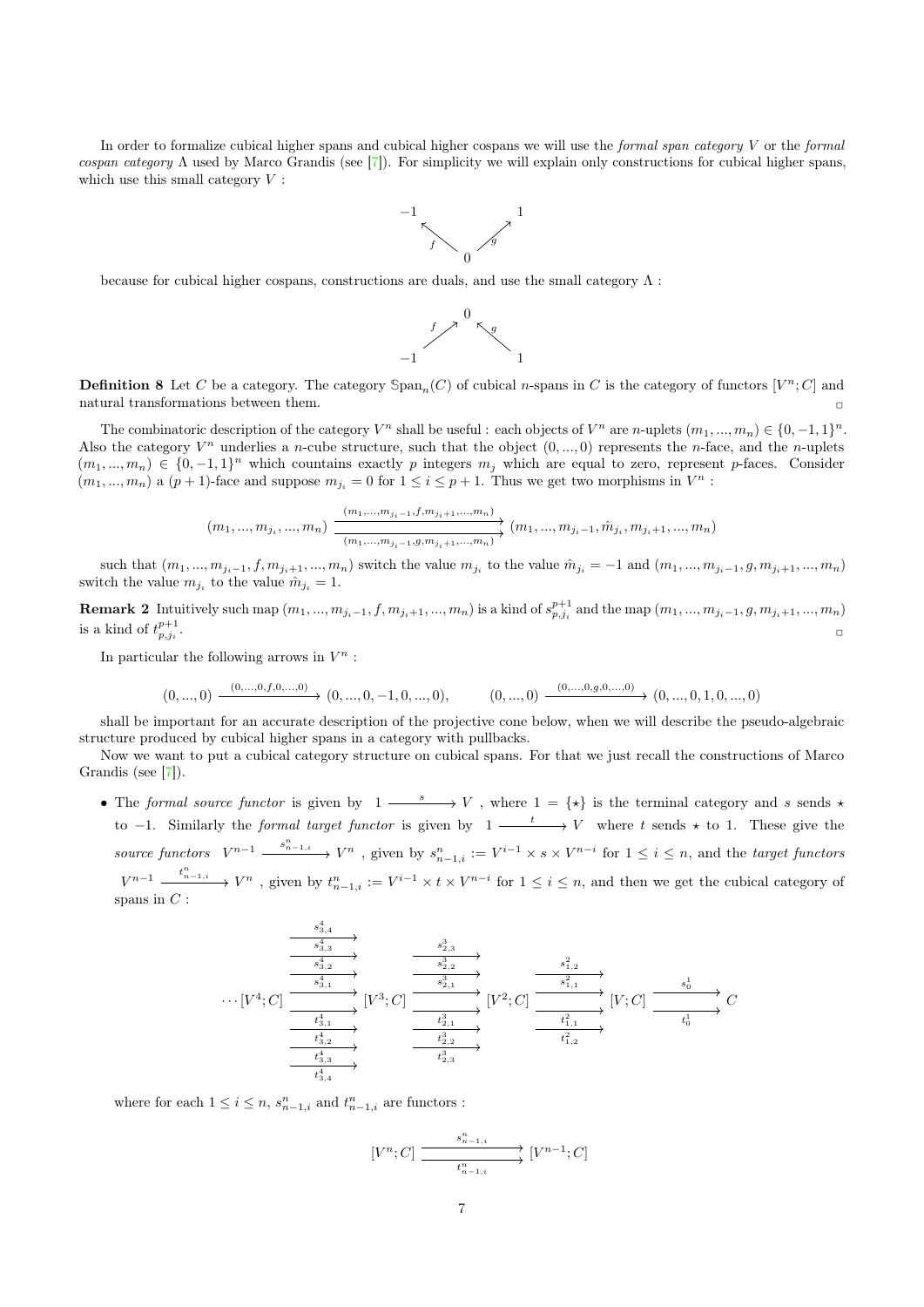• The formal reflexivity functor is given by the unique functor  $V \longrightarrow 1$ , and this gives for  $1 \leq i \leq n$  the  $reflexivity functors \quad V^n \xrightarrow{\qquad 1^{n-1}_{n,i}} V^{n-1}$ , given by  $1^{n-1}_{n,i} := V^{i-1} \times V^{n-i}$ , and then we get a reflexivity structure on the cubical category of spans in  $C$ :

$$
C\stackrel{1^0_1}{\xrightarrow{\hspace*{1cm}}} [V^1;C] \stackrel{1^1_{2,1}}{\xrightarrow{\hspace*{1cm}}} [V^2;C] \stackrel{1^2_{3,2}}{\xrightarrow{\hspace*{1cm}}} [V^3;C] \stackrel{1^3_{4,3}}{\xrightarrow{\hspace*{1cm}}} [V^3;C] \stackrel{1^3_{4,1}}{\xrightarrow{\hspace*{1cm}}} [V^4;C] \cdots
$$

where for each  $1 \leq i \leq n$ ,  $1_{n,i}^{n-1}$  is a functor :

$$
[V^{n-1};C] \xrightarrow{\phantom{a}\mathbf{1}_{n,i}^{n-1}} [V^n;C]
$$

• Connections for cubical higher (co)spans are not defined in Grandis  $[7]$ , thus we need to formalize it properly.  $V^2$  may be seen as the following cubical 2-span :



and if  $A \xrightarrow{f} B$  is an 1-cell, then the 2-cell :



is represented by the following 2-span :



and the 2-cell



is represented by the following 2-span :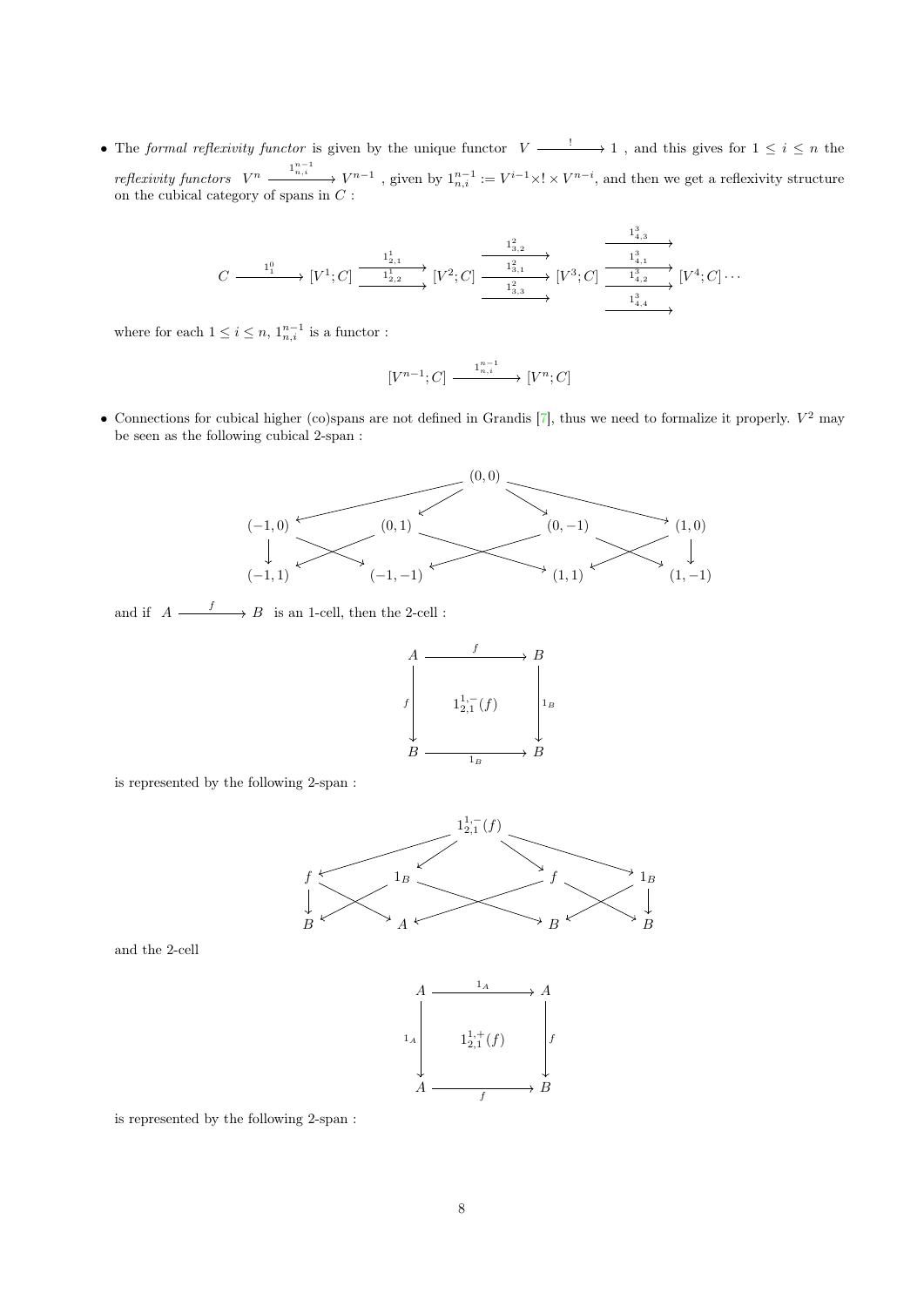

These show us how to formalise connections for cubical higher spans : the *formal connection functors* are thus given by :  $V^2 \longrightarrow V$ ,  $V^2 \longrightarrow V$  defined on objects<sup>2</sup> of  $V^2$  by

$$
(0,0), (-1,0), (0,-1) \xrightarrow{1^-} 0, \quad (0,1), (1,0), (-1,1), (1,1), (1,-1) \xrightarrow{1^-} 1, \quad (-1,-1) \xrightarrow{1^-} -1,
$$

and

$$
(0,0),(0,1),(1,0)\xrightarrow{1^+} 0, \quad (-1,0),(0,-1),(-1,1),(-1,-1),(1,-1)\xrightarrow{1^+} -1, \quad (1,1)\xrightarrow{1^+} 1.
$$

These give the *connection functors* :  $V^{n+1} \xrightarrow{\mathbf{1}_{n+1,i}^{n,-}} V^n$ ,  $V^{n+1} \xrightarrow{\mathbf{1}_{n+1,i}^{n,+}} V^n$ , given by  $\mathbf{1}_{n+1,i}^{n,-} := V^{i-1} \times \mathbf{1}_{n+1}^{-} \times \mathbf{1}_{n+1}^{-}$  $V^{n-i}$  and  $1^{n,+}_{n+1,i} := V^{i-1} \times 1^+ \times V^{n-i}$ , and then we get the structure of connections on the cubical category of spans in  $C:$ 



where for each  $1 \leq i \leq n$ ,  $1^{n,-}_{n+1,i}$ ,  $1^{n,+}_{n+1,i}$  are functors :

$$
[V^n; C] \xrightarrow{\frac{1_{n+1,i}^{n, -}}{n+1,i}} [V^{n+1}; C]
$$

Now suppose that  $C$  is a category equipped with pullbacks. This context allows to put a pseudo-algebra structure on cubical higher spans in C. In fact this cubical monoidal structure shall be given by these pullbacks. We will follow the definition of Grandis (see [7]) with a small variation on projective sketch. Our goal, for each  $n \geq 1$  and each  $1 \leq i \leq n$ , is to build functors :

$$
[V^n;C]\underset{[V^{n-1};C]}{\times}[V^n;C]\xrightarrow{\ \ \ \otimes_i^n\ \ }[V^n;C]
$$

such that  $[V^n; C] \underset{[V^{n-1}; C]}{\times} [V^n; C]$  comes from the pullback :

$$
\begin{aligned}\n[V^n; C] &\underset{[V^{n-1}:C]}{\times} [V^n; C] &\xrightarrow{\qquad} [V^n; C] \\
&\underset{[V^n; C]}{\xrightarrow{\qquad}} \xrightarrow{\qquad} [V^{n-1}:C] \\
&\underset{[V^n; C]}{\xrightarrow{\qquad}} \xrightarrow{\qquad} [V^{n-1}:C]\n\end{aligned}
$$

• First we consider the category  $V_2$  given by the following pushout :

<sup>&</sup>lt;sup>2</sup>Of course, these definition on objects give the one on arrows of  $V^2$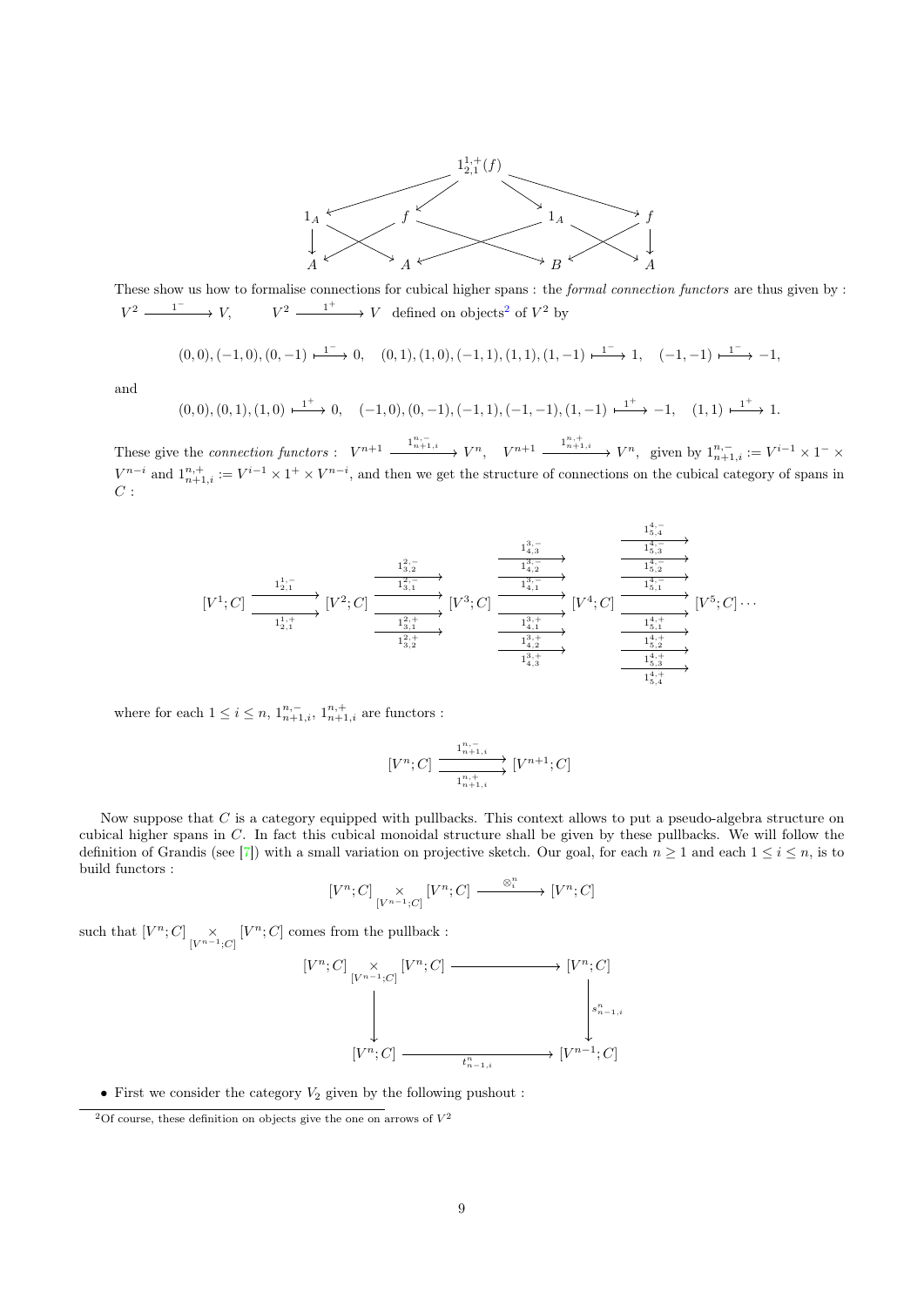

Thus  $V_2$  is given by the category :





Also the following subcategory  $W$  of  $V_2$  shall be considered :



and the natural transformation  $\Delta(0)$ :

$$
W \xrightarrow{\Delta(0)} \hat{V}_2,
$$

where  $\Delta(0)$  is the constant functor with value 0. This allow to see the category  $\hat{V}_2$  as the category  $V_2$  equipped with a cone over W, that is  $\hat{V}_2$  is a projective sketch equipped with the cone  $\Delta(0) \xrightarrow{\tau} F$ ; also we have the concatenation functor :  $V \longrightarrow \hat{V}_2$  which sends 0 to 0, and -1 to -1, and finally 1 to 1, from the category V to the projective sketch  $\hat{V}_2$ . Now for each  $n \geq 1$  and each  $1 \leq i \leq n$ , consider the pushout diagram :



where  $k_i^- = V^{i-1} \times k^- \times V^{n-i}$ ,  $k_i^+ = V^{i-1} \times k^+ \times V^{n-i}$  and  $V_i^n = V^{i-1} \times V_2 \times V^{n-i}$ . The category  $V_i^n$  may be thought as the gluing of itself along the functors  $s_{n-1,i}^n$  and  $t_{n-1,i}^n$ , and also the category  $\hat{V}_i^n := V^{i-1} \times \hat{V}_2 \times V^{n-i}$  may be thought as the category  $V_i^n$  equipped with a cone over its following subdiagram :



Remark 3 In this subdiagram the symbol  $\sim$  means the identification of  $(0, ..., 0, 1, 0, ..., 0)$  and  $(0, ..., 0, -1, 0, ..., 0)$ under the pushout.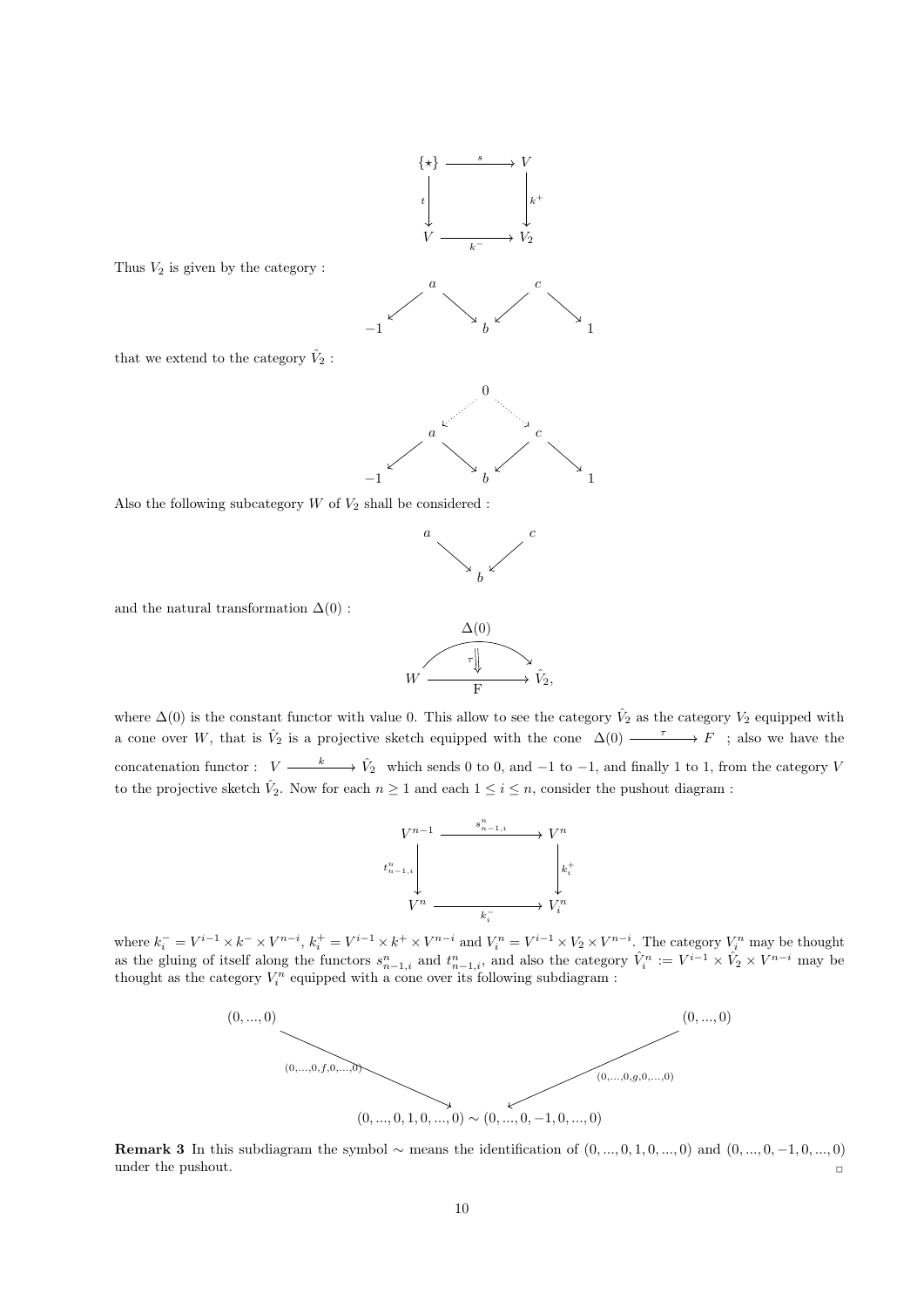and the cone is formally described by the natural transformation :



• Now consider two cubical *n*-spans x and y such that  $s_{n-1,i}^n(x) = t_{n-1,i}^n(y)$  in category C equipped with pullbacks :

$$
V^n \xrightarrow{x} C.
$$

We are in the following situation where we get the unique functor  $[x, y]_i$ :



thus we get the functor  $[x, y]_i : \hat{V}_i^n \xrightarrow{[x, y]_i} C$  which is the extension of the functor  $[x, y]_i$  on the category  $\hat{V}^n_i,$  which sends the cone  $\tau_i = V^{i-1} \times \tau \times V^{n-i}$  to the following pullback in  $C$  :



• Thus we obtain the diagram :  $V^n \xrightarrow{k_i} \hat{V}_i^n \xrightarrow{[x,y]_i} C$ , where  $k_i = V^{i-1} \times k \times V^{n-i}$  comes from the concatenation functor :  $V \longrightarrow \hat{V}_2$ , and we put :  $y \otimes_i^n x = [x, y]_i \circ k_i$ . As for globular higher spans, these tensor products on arrows comes from universality of these pullbacks. Thus for each  $n \ge 1$  and each  $1 \le i \le n$ , we built functors :

$$
[V^n;C]\underset{[V^{n-1};C]}{\times}[V^n;C]\xrightarrow{\ \ \ \otimes_i^n\ \ \ }[V^n;C]
$$

which put on  $\text{Span}(C)$  a pseudo-algebra structure.

Of course the description of the pseudo-algebra  $\mathbb{C}$ ospan $(C)$ , where C is a category with pushouts, is obtained by dualizing these constructions.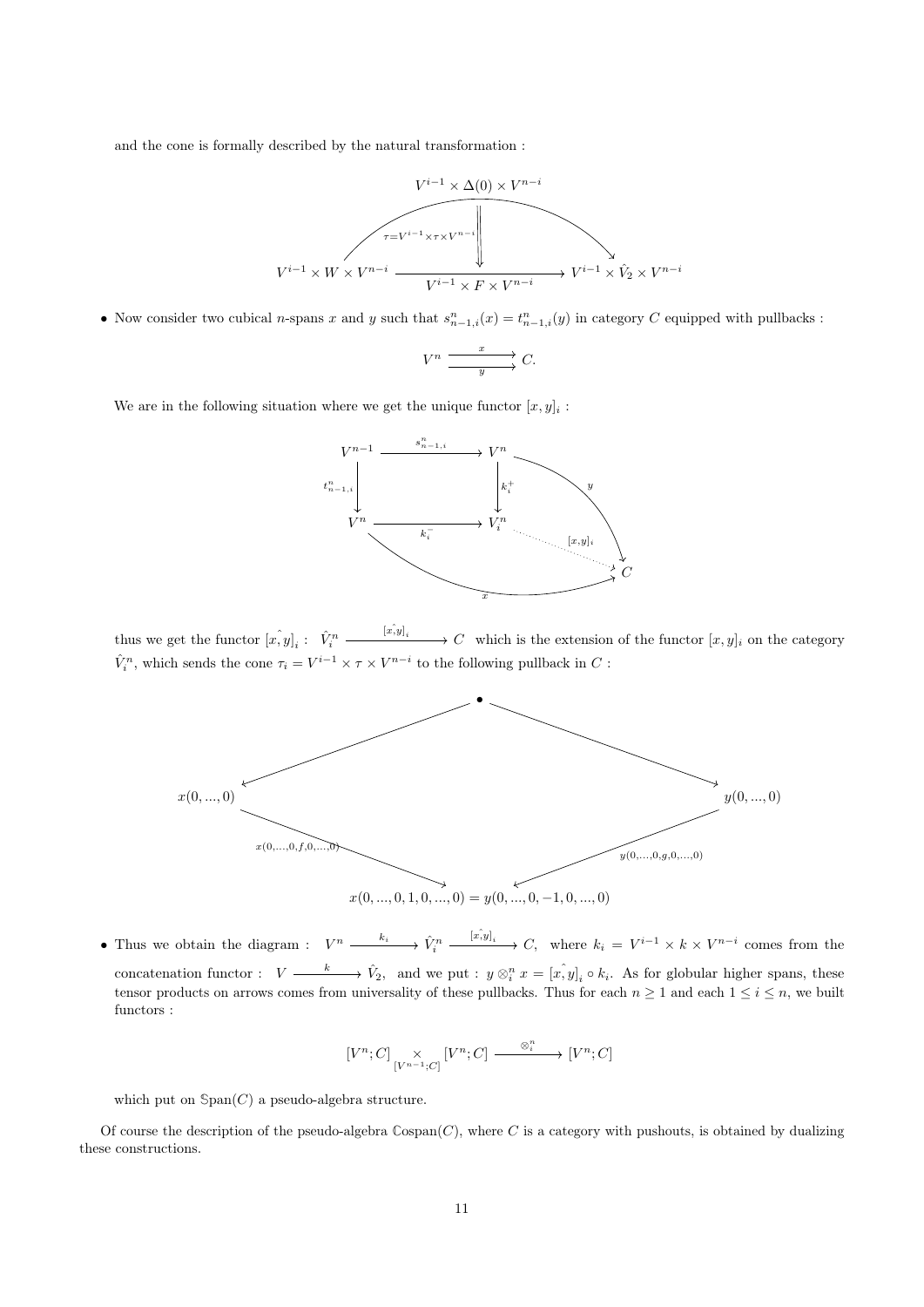## 2.2  $B_C^0$ -algebras and  $B_C^0$ -coalgebras

**Definition 9** If C is a monoidal cubical category then a *global object* of C is given by a morphism :

$$
1 \xrightarrow{E} \mathcal{C}
$$

in the category  $\mathbb{C}$ CAT of cubical categories.

By the pseudo-universality of  $1 \xrightarrow{\eta(1)} \S(1)$  we get the following morphism [E] of monoidal cubical categories :



Now suppose :  $\mathbb{S}(\mathcal{C}) \longrightarrow \mathcal{C}$ , is the structural map of the pseudo S-algebra  $\mathcal{C}$ . It is important to notice that the freeness of  $\mathcal{S}(1)$  describes this extension  $[E]$  as the composition  $v \circ \mathcal{S}(E)$ :



This morphism  $[E]$  is denoted  $\text{End}(E)$  for the case of the monoidal cubical category  $\mathcal{C} = \text{Span}(C)$  where C is a category with pullbacks; thus a global object in it:  $1 \xrightarrow{E} \text{Span}(C)$  produces such extension  $\mathbb{S}(1) \xrightarrow{\text{End}(E)} \text{Span}(C)$ , and furthermore this morphism  $\text{End}(E)$  contains all informations we need to define the S-operad of endomorphism  $\text{END}(E)$ associated to the global object  $E$  in  $\text{Span}(C)$ :

**Definition 10** For all  $n \in \mathbb{N}$ , n-cells of  $\mathbb{E}ND(E)$  consist of elements of the set  $hom_{\text{Span}_n(C)}(\mathbb{E}nd(E)(t), E(n))$ , for each cubical n-tree  $t \in \mathbb{S}(1)$ . These n-cells form the set  $\mathbb{E}ND(E)(n)$ , and the corresponding cubical set  $\mathbb{E}ND(E)$  underlies an S-operad where the multiplication of it is defined as follow: if  $(x, y)$  is an n-cell of  $\mathcal{S}(\text{END}(E)) \times \text{END}(E)$ , and is such that<sup>3</sup>

$$
\mu(1)(\mathbb{S}(a)(x)) = t'
$$
 and  $a(y) = t$ :



then  $\gamma(x; y)$  is given by the composition  $y \circ v(x)$  in  $\text{Span}_v(C)$ :

 $\text{End}(E)(t') \longrightarrow \text{End}(E)(t) \longrightarrow E(n)$  $\mathbb{S}(\text{Span}(C)) \longrightarrow \text{Span}(C)$ 

where

is the structural map of the pseudo *S*-algebra *Span(C)*; the unity of it is given, for each  $n \in \mathbb{N}$ , by the singleton  $1_{E(n)} \in$  $hom_{\text{Span}_{n}(C)}(E(n), E(n))$ . The axiom of associativity of the multiplication of  $\text{END}(E)$  comes from the associativity of compositions of each categories  $\text{Span}_n(C)$  ( $n \in \mathbb{N}$ ), and we have the similar result for the axiom of unities.

<sup>3</sup> In this diagram **S** is seen as a monad on the category **CS**ets of cubical sets. See [10] for the definition of **S**-operads.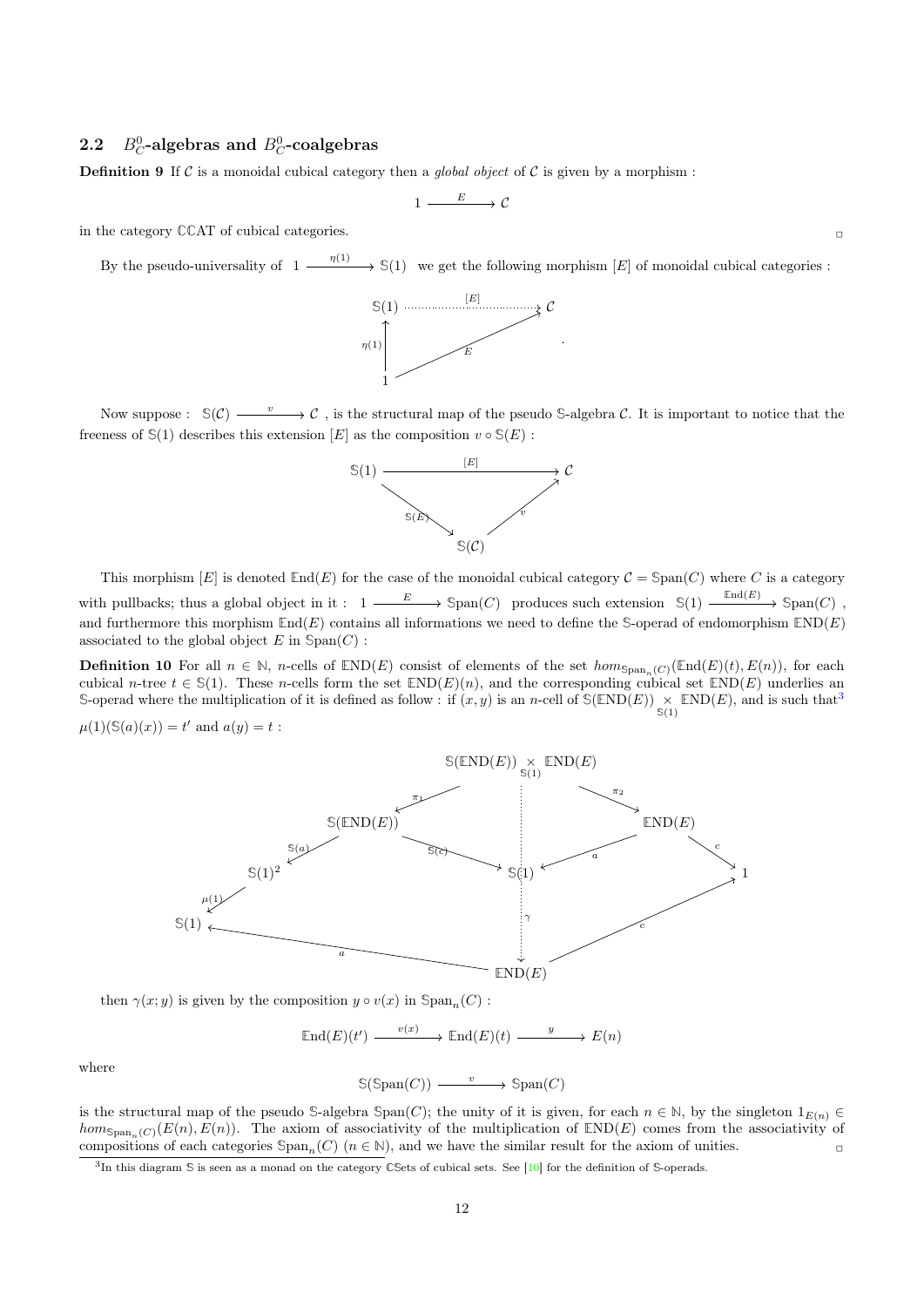Remark 4 It is important to notice that these definition of cubical higher operad of endomorphism associated to a global object can be generalized easily to any monoidal cubical categories (different to those of the form  $\text{Span}(C)$ ), and more, this could be done probably in the general setting of pseudo-algebras. But because the scope of this article is to have first an accurate description of the functor  $\Pi_{\infty}$  (3.2.3) we prefer to restrict ourself to this concrete description.

Also we have the following easy result :

**Corollary 2** A global object  $1 \xrightarrow{E} \text{Span}(C)$  is the same thing as to give a cubical object, still denoted by E, internal to the category  $C: \mathbb{C} \longrightarrow \mathbb{C}$  $\Box$ 

Now we are ready to define  $B_C^0$ -algebras :

**Definition 11** Consider a category C with pullbacks, plus a cubical object E in it :  $\mathbb{C} \longrightarrow E \longrightarrow C$ . E is equipped with a  $B_C^0$ -algebra structure if there is a morphism of S-operads :  $B_C^0 \xrightarrow{f} \mathbb{END}(E)$  $\blacksquare$ 

Operads of coendomorphisms and coalgebraic structures are defined similarly and dually, but because of their importance we prefer to give their precise dual definition : if C is a category with pushouts, thus  $C = \text{Cospan}(C)$  is a monoidal cubical category, and if  $: 1 \longrightarrow E$   $\longrightarrow$   $\mathbb{C}$ ospan $(C)$  is a global object in it, then the corresponding extension  $\mathbb{C}$ oend $(E)$  to  $\mathbb{S}(1)$ :  $\mathbb{S}(1) \longrightarrow \text{Cospan}(C)$ , contains all informations we need to define the S-operad of coendomorphism  $\mathbb{C}OEND(E)$ associated to the global object  $E$  in  $\mathbb{C}$ ospan $(C)$ :

**Definition 12** For all  $n \in \mathbb{N}$ , n-cells of  $\mathbb{COEND}(E)$  consist of elements of the set  $hom_{\mathbb{C}ospan_n(C)}(E(n), \mathbb{C}oend(E)(t))$ , for each cubical n-tree  $t \in \mathbb{S}(1)$ . These n-cells form the set  $\mathbb{COEND}(E)(n)$ , and the corresponding cubical set  $\mathbb{COEND}(E)$  underlies an *S*-operad where the multiplication of it is defined as follow : if  $(x, y)$  is an *n*-cell of  $\mathcal{S}(\mathbb{COEND}(E)) \times \mathbb{COEND}(E)$ , and is  $\mathcal{S}(1)$ 

such that  $\mu(1)(\mathbb{S}(a)(x)) = t'$  and  $a(y) = t$ :



then  $\gamma(x; y)$  is given by the composition  $y \circ v(x)$  in  $\mathbb{C}ospan_n(C)$ :

 $\mathbb{C}$ oend $(E)(t') \longrightarrow \mathbb{C}$ oend $(E)(t) \longrightarrow E(n)$ 

where

 $\mathbb{S}(\mathbb{C}\mathrm{ospan}(C)) \longrightarrow^v \mathbb{C}\mathrm{ospan}(C)$ 

is the structural map of the pseudo  $\text{S-algebra } \text{Cospan}(C)$ ; the unity of it is given, for each  $n \in \mathbb{N}$ , by the singleton  $1_{E(n)} \in$  $hom_{\mathbb{C}(\text{ospan } (C)}(E(n), E(n))$ . The axiom of associativity of the multiplication of  $\mathbb{C}(\text{OEND}(E))$  comes from the associativity of compositions of each categories  $\mathbb{C}$ ospan<sub>n</sub>(C) ( $n \in \mathbb{N}$ ), and we have the similar result for the axiom of unities.

Also we have the following easy result :

**Corollary 3** A global object  $1 \xrightarrow{E} \cospan(C)$  is the same thing as to give a cocubical object, still denoted by E, internal to the category  $C: \mathbb{C}^{op} \longrightarrow^E C$  $\Box$ 

Now we are ready to define  $B_C^0$ -coalgebras :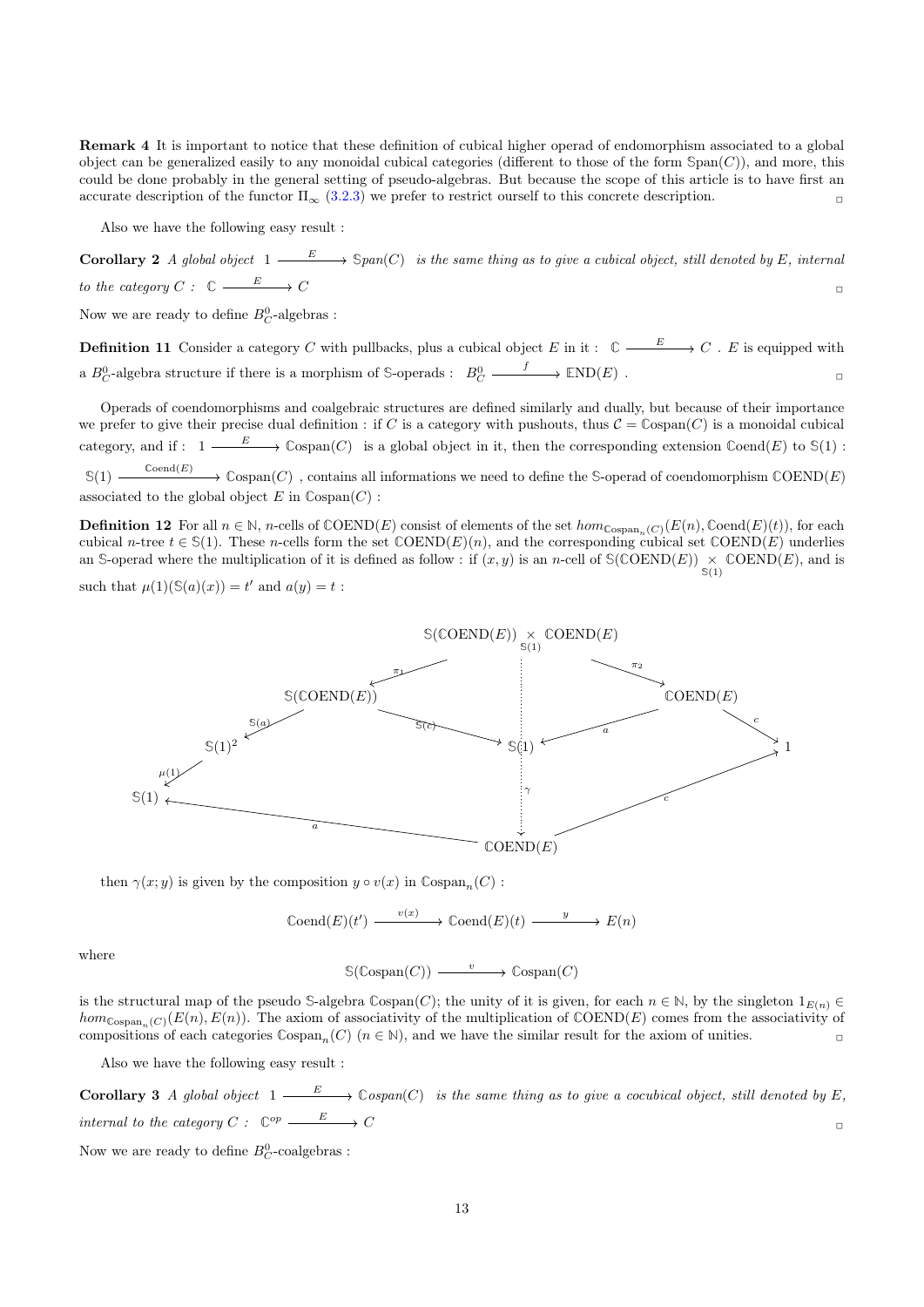**Definition 13** Consider a category C with pushouts, plus a cocubical object E in it:  $\mathbb{C}^{op} \xrightarrow{E} C$ . E is equipped with a  $B_C^0$ -coalgebra structure if there is a morphism of S-operads :  $B_C^0 \xrightarrow{f} \text{COEND}(E)$  $\blacksquare$ 

Also it is easy to check that for each global object E of  $\text{Span}(C)$  where C has pullbacks, the construction of  $\text{END}(E)$ endows a functor, and also for each global object E of  $\text{Cospan}(C)$  where C has pushouts, the construction of  $\text{COEND}(E)$  is also functorial. Recall from 2.1 that we got the following diagram of functors :



and we have the following result :

**Corollary 4** • If  $C \longrightarrow D$  is a morphism of the category  $\mathbb{C}AT_{pull}$ , and if

![](_page_14_Figure_5.jpeg)

is a morphism of the category  $(1 \downarrow i \circ \mathbb{S} pan(-))$ , then it produces the morphism of  $\mathbb{S}$ -operads :

 $\mathbb{E}ND(E) \longrightarrow \mathbb{E}ND(\mathbb{S}pan(F)) \longrightarrow \mathbb{E}ND(E')$ 

Furthemore this construction is functorial and gives the functor

 $(1 \downarrow i \circ \mathbb{S} \text{pan}(-)) \xrightarrow{\mathbb{E} \text{ND}(-)} \mathbb{S} \text{-} \mathbb{O} \text{per}$ 

• If  $C \longrightarrow D$  is a morphism of the category  $\mathbb{C}AT_{push}$ , and if

![](_page_14_Figure_11.jpeg)

is a morphism of the category  $(1 \downarrow i \circ \mathbb{C} \text{ospan}(-))$ , then it produces the morphism of  $\mathbb{S}$ -operads :

 $\mathbb{C}$ OEND(E)  $\xrightarrow{\mathbb{C}$ OEND( $\mathbb{C}^{o}$ ospan(F))  $\longrightarrow \mathbb{C}$ OEND(E')

Furthemore this construction is functorial and gives the functor

 $(1 \downarrow i \circ \mathbb{C} \text{ospan}(-)) \xrightarrow{\mathbb{C} \text{OEND}(-)} \mathbb{S} \text{-} \mathbb{O} \text{per}$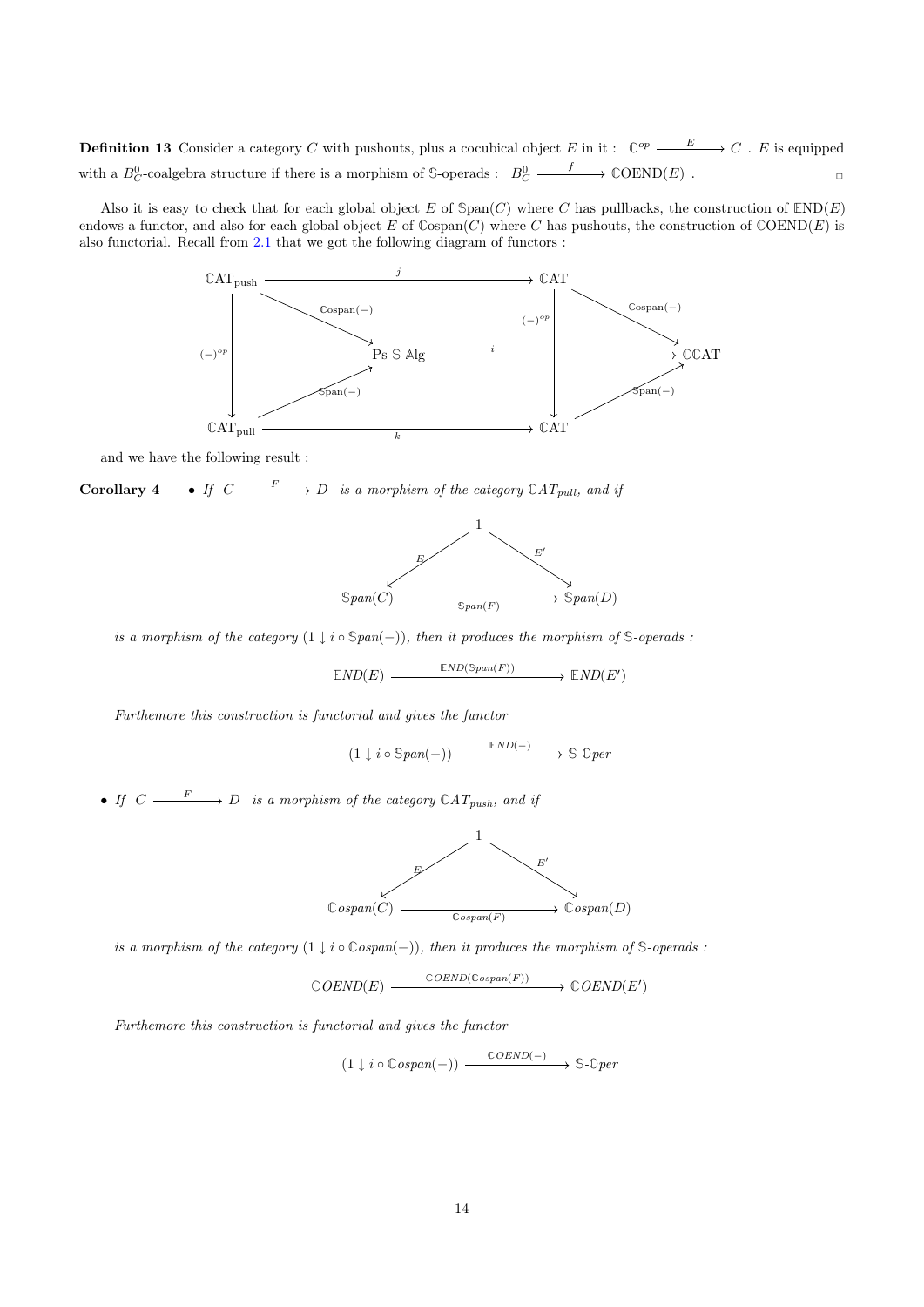## 3 Higher Cospans in **T**op

## 3.1 The global object  $box : I^{\bullet}$

Here  $I = [0, 1]$  is the usual interval of  $\mathbb{R}$ . Consider the following internal cocubical object in  $\mathbb{T}$ op :

$$
I^{0} \xrightarrow{\begin{array}{c} s_{1}^{0} \\ s_{1}^{0} \\ t_{1}^{0} \\ \hline t_{1}^{0} \\ \hline \end{array}} I^{1} \xrightarrow{\begin{array}{c} s_{2,3}^{3} \\ s_{2,2}^{3} \\ \hline \end{array}} I^{2} \xrightarrow{\begin{array}{c} s_{3,1}^{3} \\ s_{3,2}^{3} \\ \hline \end{array}} I^{3} \xrightarrow{\begin{array}{c} s_{3,1}^{4} \\ s_{3,2}^{4} \\ \hline \end{array}} I^{3} \xrightarrow{\begin{array}{c} s_{n-1,1}^{n} \\ s_{n-1,i}^{n} \\ \hline \end{array}} I^{3} \xrightarrow{\begin{array}{c} s_{n-1,1}^{n} \\ s_{n-1,i}^{n} \\ \hline \end{array}} I^{3} \xrightarrow{\begin{array}{c} s_{n-1,1}^{n} \\ s_{n-1,i}^{n} \\ \hline \end{array}} I^{4} \cdots I^{n-1} \xrightarrow{\begin{array}{c} s_{n-1,n-1}^{n} \\ s_{n-1,n-1}^{n} \\ \hline \end{array}} I^{n} \cdots
$$

defined by :

$$
s^n_{n-1,i}(x_1,...,x_{i-1},x_i,...,x_{n-1})=(x_1,...,x_{i-1},0,x_i,...,x_{n-1})
$$

n

$$
t^n_{n-1,i}(x_1,...,x_{i-1},x_i,...,x_{n-1})=(x_1,...,x_{i-1},1,x_i,...,x_{n-1}).
$$

This is a global object of the pseudo-algebra  $\mathbb{C}\text{span}(\mathbb{Top})$ . Following the notation in [5], this global object  $I^{\bullet}$  shall be called the box object. Thanks to the pseudo-universality of  $1 \xrightarrow{\eta(1)} \S(1)$  we get the following commutative (up) to isomorphisms) diagram :

![](_page_15_Figure_8.jpeg)

and from the cubical monoidal functor  $\text{Coend}(I^{\bullet})$  we get the S-operad  $\text{COEND}(I^{\bullet})$  (2.2). The next section is devoted to prove that  $I^{\bullet}$  is a  $B_C^0$ -coalgebra, i.e that the S-operad  $\mathbb{C}OEND(I^{\bullet})$  is contractible and is equipped with a composition system in the sense of cubical higher operads [10].

#### **3.2** • is a  $B_C^0$ -coalgebra

#### 3.2.1 Composition systems on  $\mathbb{COEND}(I^{\bullet})$

The cubical  $(n-1)$ -sphere  $\mathbb{S}_c^{n-1}$  is given by the sums :

$$
\mathbb{S}_c^{n-1}:=\coprod_{1\leq i\leq n}(I^{i-1}\times\{0\}\times I^{n-i}\sqcup I^{i-1}\times\{1\}\times I^{n-i})
$$

and we have the inclusion :  $\mathbb{S}_c^{n-1}$  
contains  $I^n$ 

For all  $1 \leq i \leq n$  we are going to build by induction maps :

$$
I^n \xrightarrow{\quad \mu_i^n \quad} I^n \underset{I^{n-1}}{\overset{i}{\sqcup}} I^n
$$

such that  $I^n \prod_{i=1}^i I^n$  is the following pushout :

![](_page_15_Figure_18.jpeg)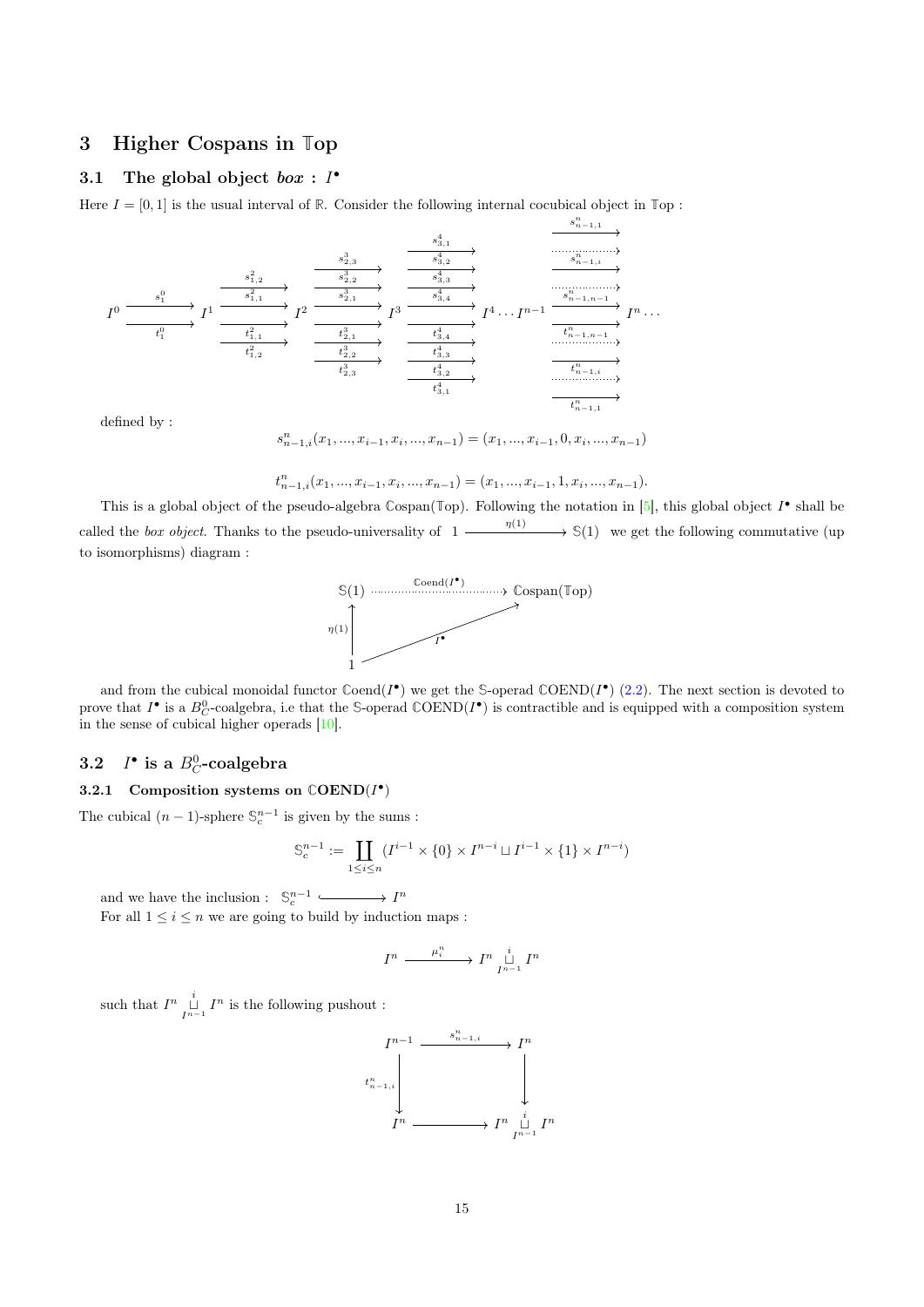that is, we start with  $I^0 \longrightarrow I^0$ , and we suppose that the maps  $I^{n-1} \longrightarrow \mu_i^{n-1} \longrightarrow I^{n-1} \downarrow \atop I^{n-2} \longrightarrow I^{n-1}$  are already defined for  $1 \leq i \leq n-1$ . We glue  $\mathbb{S}_{c}^{n-1}$  with itself along the same face and we obtain the inclusion i:

![](_page_16_Figure_1.jpeg)

In order to build  $\mu_i^n$  we are going to build first its interior  $\stackrel{\circ}{\mu_i^n}$ :  $\mathbb{S}_c^{n-1}$   $\longrightarrow$   $\stackrel{\mu_i^n}{\longrightarrow}$   $\mathbb{S}_c^{n-1}$  $\bigcup_{I^{n-1}}^{i}$  \$ ${}_{c}^{n-1}$ .  $\psi_i^n \longrightarrow \mathbb{S}_c^{n-1}$   $\overset{i}{\Box} \mathbb{S}_c^{n-1}$ . It is defined by the following induction :

- If  $i = j$  then we put  $I^{i-1} \times \{0\} \times I^{n-i} \longrightarrow I^{i-1} \times \{0\} \times I^{n-i}$ , where the identity map id sends the  $(n-1)$ -faces  $I^{i-1} \times \{0\} \times I^{n-i}$  of the first copy  $\mathbb{S}_c^{n-1}$  in  $\mathbb{S}_c^{n-1}$  $\prod_{I^{n-1}}^{i} \mathbb{S}_{c}^{n-1}$  to the  $(n-1)$ -faces  $I^{i-1} \times \{0\} \times I^{n-i}$  of the second copy  $\mathbb{S}_{c}^{n-1}$ , and we put :  $I^{i-1} \times \{1\} \times I^{n-i} \longrightarrow I^{i-1} \times \{1\} \times I^{n-i}$ , where the identity map id sends the  $(n-1)$ -faces  $I^{i-1} \times \{1\} \times I^{n-i}$  of the first copy  $\mathbb{S}_c^{n-1}$  in  $\mathbb{S}_c^{n-1}$  $\prod_{I^{n-1}}^{i}$  *S*<sup>n-1</sup> to the  $(n-1)$ -faces  $I^{i-1} \times \{1\} \times I^{n-i}$  of the second copy  $\mathbb{S}_c^{n-1}$ .
- If  $1 \le j < i \le n$  then we put :  $I^{j-1} \times \{0\} \times I^{n-j}$   $\xrightarrow{\mu_{i-1}^{n-1}} I^{j-1} \times \{0\} \times I^{n-j}$   $\xrightarrow{I^{n-1}} I^{j-1} \times \{0\} \times I^{n-j}$ , and  $I^{j-1} \times \{1\} \times I^{n-j} \longrightarrow I^{j-1} \times \{1\} \times I^{n-j} \underset{I^{n-2}}{\sqcup} I^{j-1} \times \{1\} \times I^{n-j}$ , where the codomains are given by the following pushout :

![](_page_16_Figure_5.jpeg)

• If  $1 \le i < j \le n$  then we put :  $I^{j-1} \times \{0\} \times I^{n-j}$   $\xrightarrow{\mu_{j-1}^{n-1}} I^{j-1} \times \{0\} \times I^{n-j}$   $\xrightarrow{I^{n-1}} I^{j-1} \times \{0\} \times I^{n-j}$ , and  $I^{j-1} \times \{1\} \times I^{n-j} \longrightarrow I^{j-1} \times \{1\} \times I^{n-j} \underset{I^{n-2}}{\cup} I^{j-1} \times \{1\} \times I^{n-j}$ , where the codomains are given by the following pushout :

![](_page_16_Figure_7.jpeg)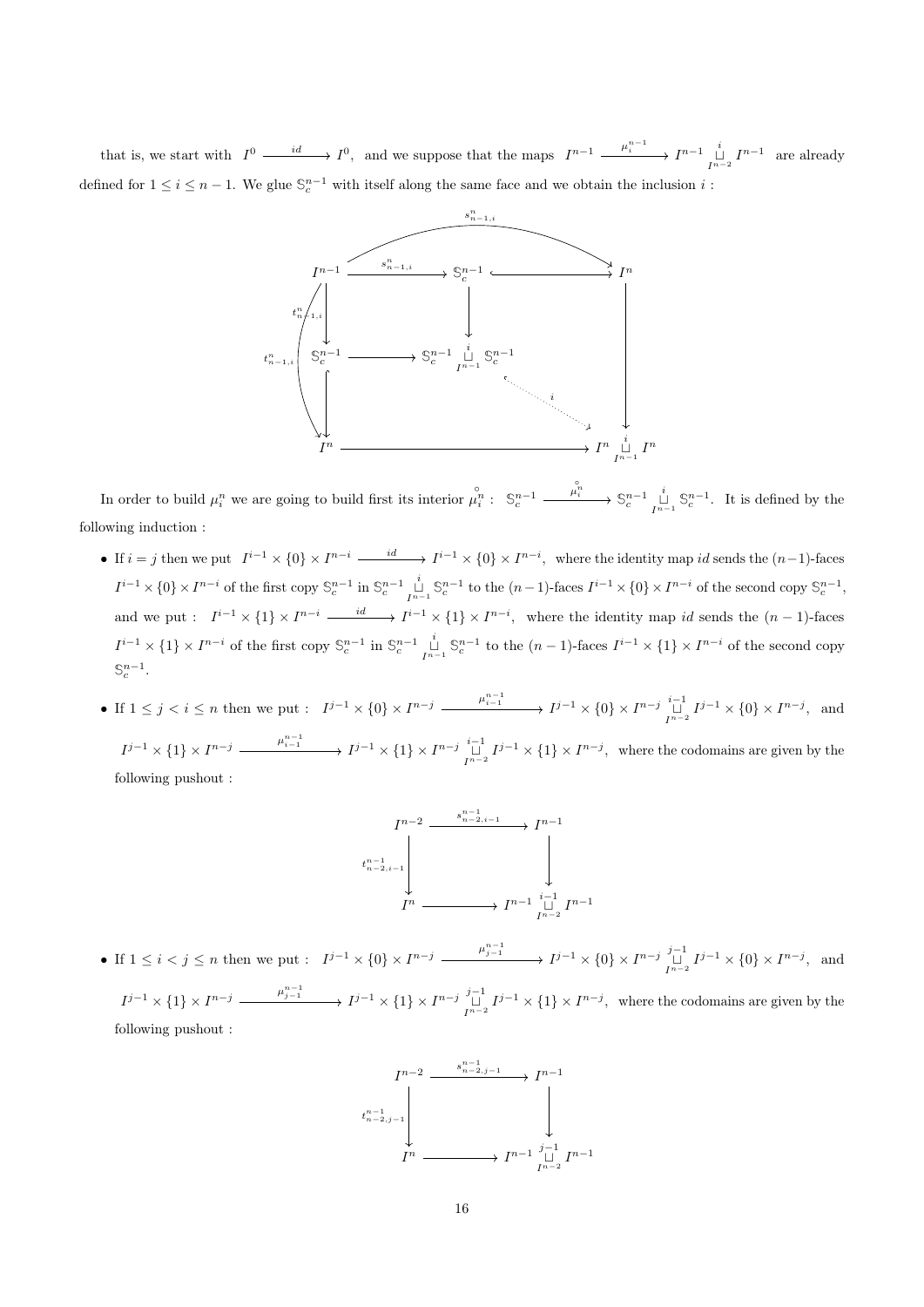Thus we obtain the desired extension  $\mu_i^n$  of  $\hat{\mu}_i^n$ :

![](_page_17_Figure_1.jpeg)

#### 3.2.2 Contractibility of  $\mathbb{C}\text{OEND}(I^{\bullet})$

Consider two maps in  $\mathbb{T}$ op :  $I^{n-1}$   $\xrightarrow{f} X$ ,  $\overrightarrow{g}$  X, such that f and g are two  $(n-1)$ -cells of the operad  $\mathbb{C}OEND(I^{\bullet}).$ Thus X is described as an iterated pushouts of the topological n-cubes  $I^n$  ( $n \in \mathbb{N}$ ) given by the global object  $I^{\bullet}$  in the pseudo-algebra  $\text{Cospan}(\mathbb{Top})$ ; and in particular X is contractible. We are going to build the contraction  $[f,g]_{n,j}^{n-1}$  by induction. Thus we suppose that for all  $1 \leq j \leq n-1$  the maps  $I^{n-1}$   $\xrightarrow{[f,g]_{n-1,j}^{n-2}} X$  exist, and we start our induction with an easy choice of extension  $[f, g]_1^0$ , where f and g define here two points of  $X: I \xrightarrow{[f,g]_1^0} X$ . The contraction  $[f, g]_{n,j}^{n-1}$ is given by a continuous map  $I^n \xrightarrow{[f,g]_{n,j}^{n-1}} X$ . In order to do that, for all  $1 \leq j \leq n$ , we need first to define the map :  $\mathbb{S}_c^{n-1}$   $\xrightarrow{\langle f,g\rangle_{n,j}^{n-1}} X$ . This map  $\langle f,g\rangle_{n,j}^{n-1}$  has the following definition :

- for  $i = j$  we put :  $I^{j-1} \times \{0\} \times I^{n-j} \longrightarrow X$ , and  $I^{j-1} \times \{1\} \times I^{n-j} \longrightarrow X$
- If  $1 \leq i < j \leq n$  then  $I^{i-1} \times \{0\} \times I^{n-i} \frac{[s_{n-2,i}^{n-1}(f), s_{n-2,i}^{n-1}(g)]_{n-1,j-1}^{n-2}}{N} X$ , and  $I^{i-1} \times \{1\} \times I^{n-i} \frac{[t_{n-2,i}^{n-1}(f), t_{n-2,i}^{n-1}(g)]_{n-1,j-1}^{n-2}}{N} X$
- If  $1 \leq j < i \leq n$  then  $I^{i-1} \times \{0\} \times I^{n-\{s_{n-2,i-1}^{n-1}(f), s_{n-2,i-1}^{n-1}(g)\}_{n-1}^{n-2},\mathcal{Y}}$  and  $I^{i-1} \times \{1\} \times I^{n-\{t_{n-2,i-1}^{n-1}(f), t_{n-2,i-1}^{n-1}(g)\}_{n-1}^{n-2},\mathcal{Y}}$

then we obtain the desired extension :

![](_page_17_Figure_8.jpeg)

Now consider two  $(n-1)$ -cells of  $\mathbb{COEND}(I^{\bullet})$ :  $I^{n-1}$   $\xrightarrow{f} X$ ,  $\overrightarrow{g}$  X, such that for  $1 \leq j \leq n-1$  we have

$$
f \circ s_{n-2,j}^{n-1} = g \circ s_{n-2,j}^{n-1}: I^{n-2} \xrightarrow{s_{n-2,j}^{n-1}} I^{n-1} \xrightarrow{f} X,
$$

that is  $s_{n-2,j}^{n-1}(f) = s_{n-2,j}^{n-1}(g)$ . We are going to build the contraction  $[f,g]_{n,j}^{n-1,-}$  by induction. Thus we suppose that for all  $1 \leq j \leq n-2$  the maps  $I^{n-1}$   $\xrightarrow{[f,g]_{n-1,j}^{n-2,-}} X$  exist, and we start our induction with an easy choice of extension  $[f,g]_{2,1}^{1,-}$ , where f and g define here two paths in  $X: I^2 \xrightarrow{[f,g]_{2,1}^{1,-}} X$  The map  $[f,g]_{n,j}^{n-1,-}$  is given by a continuous map  $I^n \xrightarrow{[f,g]_{n,j}^{n-1,-}} X$ . In order to do that, for all  $1 \leq j \leq n-1$ , we need first to define the map :  $\mathbb{S}_c^{n-1} \xrightarrow{(f,g)_{n,j}^{n-1,-}} X$ . This map  $\langle f, g \rangle_{n,j}^{n-1,-}$  has the following definition :

• if  $i = j$  we put :  $I^{j-1} \times \{0\} \times I^{n-j} \longrightarrow X$ , and  $I^j \times \{0\} \times I^{n-j-1} \longrightarrow X$ , and  $I^{j-1} \times \{1\} \times I^{n-j} \xrightarrow{[t_{n-2,j}^{n-1}(f), t_{n-2,j}^{n-1}(g)]_{n-1,j}^{n-2,-}} X$ , and  $I^j \times \{1\} \times I^{n-j-1} \xrightarrow{[t_{n-2,j}^{n-1}(f), t_{n-2,j}^{n-1}(g)]_{n-1,j}^{n-2,-}} X$ .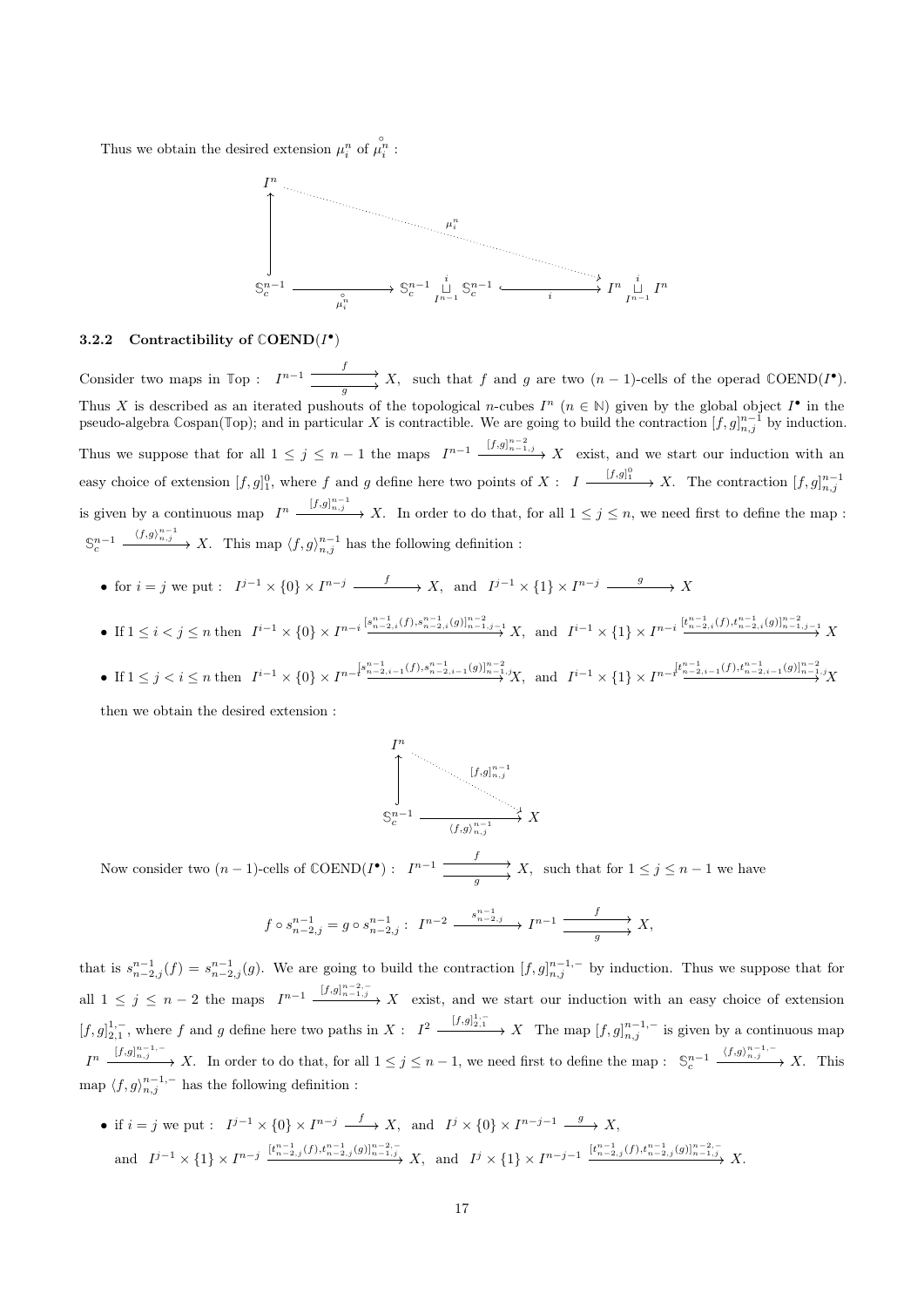• If  $1 \leq i, j \leq n$  then we put :

$$
- \text{ if } 1 \le i < j \le n - 1 \text{ then } I^{i-1} \times \{0\} \times I^{n-i} \xrightarrow{\{s_{n-2,i}^{n-1}(f), s_{n-2,i}^{n-1}(g)\}_{n-1,j-1}^{n-2,\underline{\cdot}} X,
$$
  
\nand  $I^{i-1} \times \{1\} \times I^{n-i} \xrightarrow{\{t_{n-2,i}^{n-1}(f), t_{n-2,i}^{n-1}(g)\}_{n-1,j-1}^{n-2,\underline{\cdot}} X.$   
\n
$$
- \text{ if } 2 \le j+1 < i \le n \text{ then } I^{i-1} \times \{0\} \times I^{n-i} \xrightarrow{\{s_{n-2,i-1}^{n-1}(f), s_{n-2,i-1}^{n-1}(g)\}_{n-1,j}^{n-2,\underline{\cdot}} X,
$$
  
\nand  $I^{i-1} \times \{1\} \times I^{n-i} \xrightarrow{\{t_{n-2,i-1}^{n-1}(f), t_{n-2,i-1}^{n-1}(g)\}_{n-1,j}^{n-2,\underline{\cdot}} X$ 

then we obtain the desired extension :

![](_page_18_Figure_3.jpeg)

Now consider two  $(n-1)$ -cells of  $\mathbb{COEND}(I^{\bullet})$ :  $I^{n-1}$   $\xrightarrow{f} X$ ,  $\xrightarrow{g} X$ , such that X is contractible, and such that for  $1 \leq j \leq n-1$  we have

$$
f \circ t_{n-2,j}^{n-1} = g \circ t_{n-2,j}^{n-1}: I^{n-2} \xrightarrow{t_{n-2,j}^{n-1}} I^{n-1} \xrightarrow{f} X,
$$

that is  $t_{n-2,j}^{n-1}(f) = t_{n-2,j}^{n-1}(g)$ . We are going to build the contraction  $[f,g]_{n,j}^{n-1,+}$  by induction. Thus we suppose that for all  $1 \leq j \leq n-2$  the maps  $I^{n-1}$   $\xrightarrow{[f,g]_{n-1,j}^{n-2,+}} X$  exist, and we start our induction with an easy choice of extension  $[f,g]_{2,1}^{1,+}$ , where f and g define here two paths in  $X: I^2 \xrightarrow{[f,g]_{2,1}^{1,+}} X$ . The map  $[f,g]_{n,j}^{n-1,-}$  is given by a continuous map  $I^n \xrightarrow{[f,g]_{n,j}^{n-1,+}} X$ . In order to do that, for all  $1 \leq j \leq n-1$ , we need first to define the map :  $\mathbb{S}_c^{n-1} \xrightarrow{\langle f,g \rangle_{n,j}^{n-1,+}} X$ . This map  $\langle f, g \rangle_{n,j}^{n-1,+}$  has the following definition :

- if  $i = j$  we put :  $I^{j-1} \times \{1\} \times I^{n-j} \longrightarrow X$ , and  $I^j \times \{1\} \times I^{n-j-1} \longrightarrow X$ ,  $\text{and}\quad I^{j-1}\times\{0\}\times I^{n-j}\xrightarrow{[s^{n-1}_{n-2,j}(f),s^{n-1}_{n-1,j},j]}X,\ \ \text{and}\ \ I^{j}\times\{0\}\times I^{n-j-1}\xrightarrow{[s^{n-1}_{n-2,j}(f),s^{n-1}_{n-2,j}(g)]^{n-2,-}_{n-1,j}}X,$
- If  $1 \leq i, j \leq n$  then we put :

$$
- \text{ if } 1 \leq i < j \leq n - 1 \text{ then } I^{i-1} \times \{0\} \times I^{n-i} \xrightarrow{[s_{n-2,i}^{n-1}(f), s_{n-2,i}^{n-1}(g)]_{n-1,j-1}^{n-2,+}} X,
$$
\n
$$
\text{ and } I^{i-1} \times \{1\} \times I^{n-i} \xrightarrow{[t_{n-2,i}^{n-1}(f), t_{n-2,i}^{n-1}(g)]_{n-1,j-1}^{n-2,+}} X.
$$
\n
$$
- \text{ if } 2 \leq j+1 < i \leq n \text{ then } I^{i-1} \times \{0\} \times I^{n-i} \xrightarrow{[s_{n-2,i-1}^{n-1}(f), s_{n-2,i-1}^{n-1}(g)]_{n-1,j}^{n-2,+}} X,
$$
\n
$$
\text{ and } I^{i-1} \times \{1\} \times I^{n-i} \xrightarrow{[t_{n-2,i-1}^{n-1}(f), t_{n-2,i-1}^{n-2}(g)]_{n-1,j}^{n-2,+}} X.
$$

Then we obtain the desired extension :

![](_page_18_Figure_11.jpeg)

and it is then straightforward to check the different axioms of contractions for such extensions  $[f,g]_{n,j}^{n-1}$ ,  $[f,g]_{n,j}^{n-1,-}$  and  $[f, g]_{n,j}^{n-1,+}$ . With 3.2.1 and 3.2.2 we thus have proved the :

**Theorem 2**  $I^{\bullet}$  is a  $B_C^0$ -coalgebra.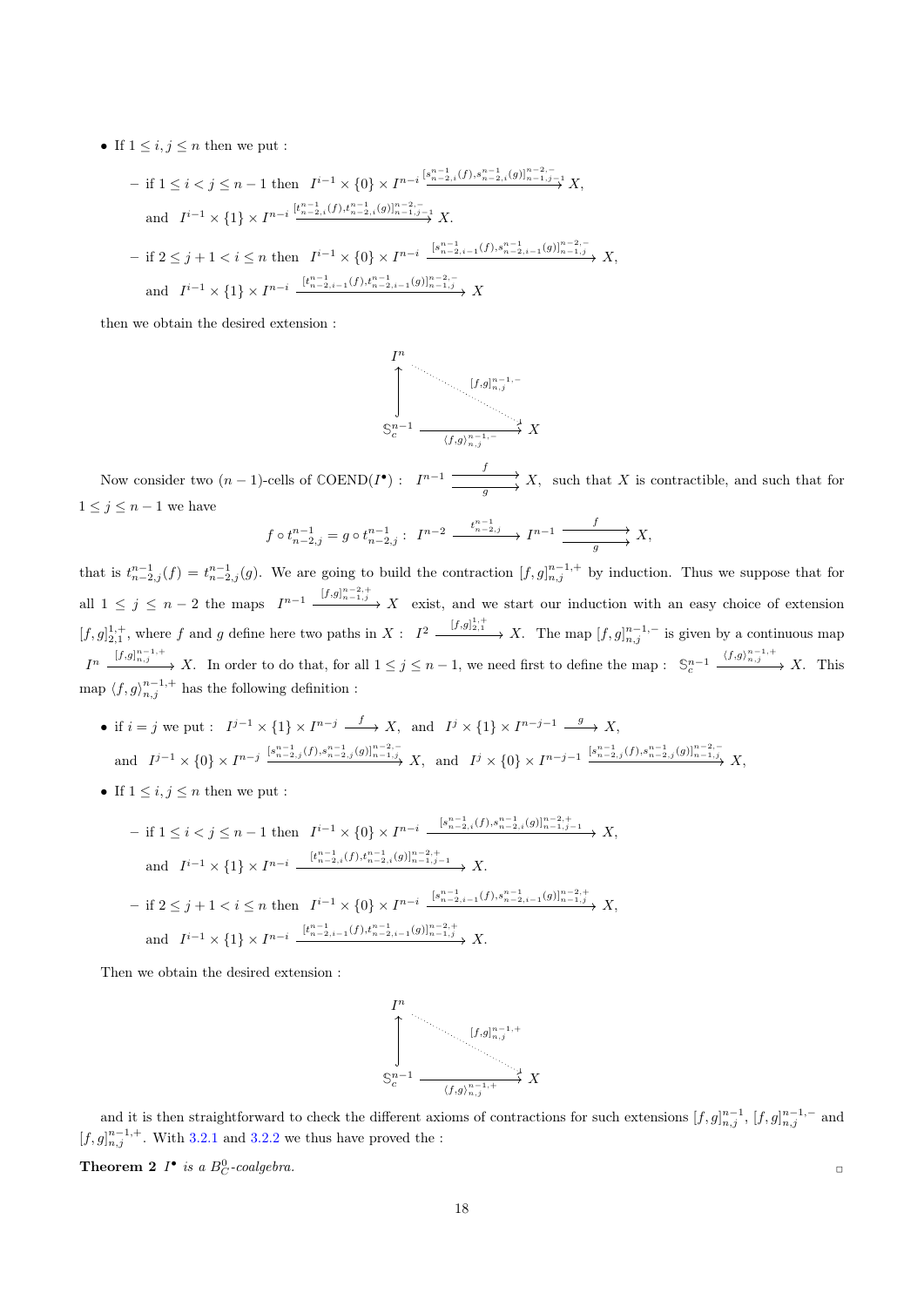### 3.2.3 The fundamental morphism of operads

Let us fix a topological space  $X \in \mathbb{T}$ op. From it we get a functor  $\mathbb{T}$ op  $\xrightarrow{\mathbb{M}ap(-,X)} \mathbb{S}ET^{op}$  in  $\mathbb{C}AT_{push}$ , thus from the  $functor: \quad \mathbb{C}AT_{push} \xrightarrow{\mathbb{C}ospan(-)} \rightarrow \text{Ps-S-Alg}$  we get the following morphism in Ps-S-Alg :

$$
\mathbb{C} \text{ospan}(\mathbb{Top}) \xrightarrow{\mathbb{C} \text{ospan}(\mathbb{Map}(-,X))} \mathbb{C} \text{ospan}(\mathbb{S} \text{ET}^{op})
$$

Also we have the functor :

 $(1 \downarrow i \circ \mathbb{C} \text{ospan}(-)) \xrightarrow{\mathbb{C} \text{OEND}(-)} \mathbb{S}$ - $\mathbb{O} \text{per}$ 

which sends the following morphism  $\mathbb{M}_{\text{ap}}(-, X)$  of  $(1 \downarrow i \circ \mathbb{C}_{\text{OSpan}}(-))$ :

![](_page_19_Figure_6.jpeg)

to the morphism of operads :

$$
\mathbb{COEND}(I^{\bullet}) \xrightarrow{\mathbb{COEND}(\mathbb{C}ospan(\mathbb{M}ap(-,X)))} \mathbb{COEND}(\mathbb{M}ap(I^{\bullet}, X)^{op}) \simeq \mathbb{END}(\mathbb{M}ap(I^{\bullet}, X))
$$

this shows that  $\text{Map}(I^{\bullet}, X)$  is an algebra for  $\text{COEND}(I^{\bullet})$ . But we proved in 3.2 that  $I^{\bullet}$  is also a  $B_C^0$ -coalgebra, which means that we have a morphism of operads :

$$
B_C^0 \xrightarrow{\qquad \qquad !\qquad} \mathbb{C}OEND(I^{\bullet})
$$

which shows that we have a morphism of operads :

$$
B_C^0 \xrightarrow{\text{COEND}(\text{Cospan}(\text{Map}(-,X))) \circ !} \text{END}(\text{Map}(I^{\bullet}, X))
$$

that is the cubical set  $\text{Map}(I^{\bullet}, X)$ :

$$
\xrightarrow{\begin{subarray}{c} s_{n-1,n}^2 \\ \hline s_{n-1,n}^2 \\ \hline \end{subarray}} \xrightarrow{\begin{subarray}{c} s_{n-1,n}^2 \\ \hline s_{n-1,n}^2 \\ \hline \end{subarray}} \text{Map}(I^{n-1},X) \cdots \text{Map}(I^4,X) \xrightarrow{\begin{subarray}{c} s_{3,4}^4 \\ \hline s_{3,2}^4 \\ \hline \end{subarray}} \xrightarrow{\begin{subarray}{c} s_{2,3}^3 \\ \hline s_{3,2}^3 \\ \hline s_{3,1}^2 \\ \hline \end{subarray}} \text{Map}(I^3,X) \xrightarrow{\begin{subarray}{c} s_{3,3}^3 \\ \hline s_{3,2}^3 \\ \hline \end{subarray}} \text{Map}(I^2,X) \xrightarrow{\begin{subarray}{c} s_{1,2}^2 \\ \hline s_{2,1}^3 \\ \hline \end{subarray}} \text{Map}(I^2,X) \xrightarrow{\begin{subarray}{c} s_{1,2}^2 \\ \hline s_{1,1}^2 \\ \hline \end{subarray}} \text{Map}(I,X) \xrightarrow{\begin{subarray}{c} s_{1,2}^1 \\ \hline s_{1,1}^2 \\ \hline \end{subarray}} \text{Map}(I,N) \xrightarrow{\begin{subarray}{c} s_{1,2}^1 \\ \hline s_{1,2}^4 \\ \hline \end{subarray}} \text{Map}(I^4,X) \xrightarrow{\begin{subarray}{c} t_{3,1}^4 \\ \hline t_{3,2}^4 \\ \hline \end{subarray}} \text{Map}(I^3,X) \xrightarrow{\begin{subarray}{c} s_{1,2}^3 \\ \hline t_{2,2}^3 \\ \hline \end{subarray}} \text{Map}(I^2,X) \xrightarrow{\begin{subarray}{c} s_{1,2}^2 \\ \hline t_{1,2}^2 \\ \hline \end{subarray}} \text{Map}(I,N)
$$

is equipped with a structure of weak cubical  $\infty$ -category. This weak cubical  $\infty$ -category  $\Pi_{\infty}(X)$  is in fact a weak cubical  $\infty$ -groupoid (see [14] for the definition of cubical weak  $\infty$ -groupoids), called the *fundamental cubical weak*  $\infty$ -groupoid of X. Also if  $X \xrightarrow{f} Y$  is a continuous map between X and Y, then from our functorial constructions we get the following commutative diagram :

![](_page_19_Figure_16.jpeg)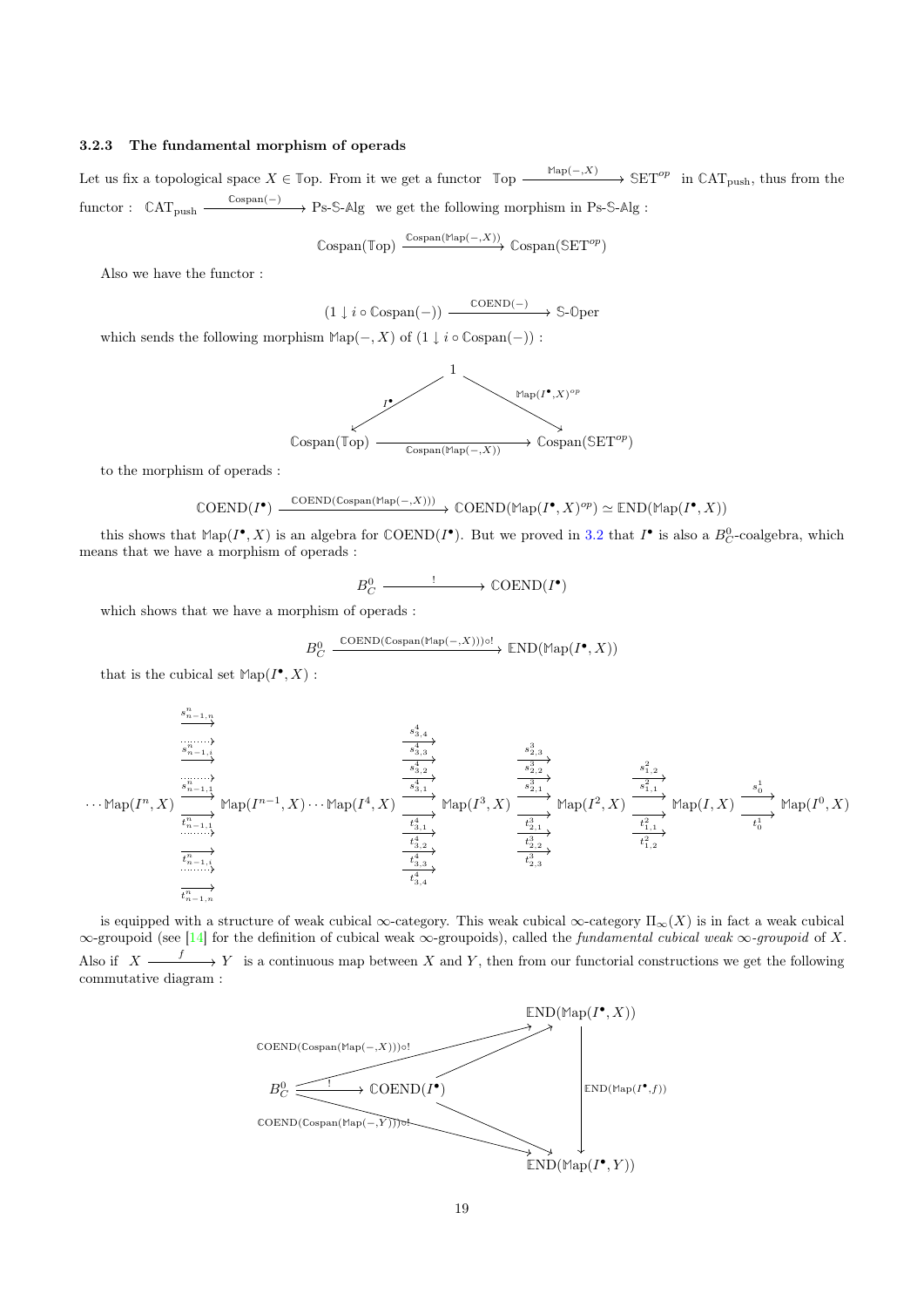which exhibits the fundamental cubical weak  $\infty$ -groupoid functor :

$$
\mathbb{Top} \xrightarrow{\Pi_{\infty}(-)} \infty\text{-}\mathbb{C} \mathbb{G} \mathbb{r} \mathbb{p}
$$

which has a left adjoint functor  $CN_\infty$ . This pair of adjunction  $(CN_\infty, \Pi_\infty(-))$  should put an equivalence between the homotopy category of homotopy types and the homotopy category of ∞-**CG**rp of cubical weak ∞-groupoids with connections equipped with an adapted Quillen model structure. This was shown to be true but in the context of the Cisinski model structure on the category of cubical sets with connections (see  $[18]$ ).

The Grothendieck conjecture on homotopy types [9] predicts that the category **T**op of topological spaces is Quillen equivalent to the category of globular weak ∞-groupoids. An accurate formulation of this conjecture is in [1] where Michael Batanin has built a *fundamental globular weak*  $\infty$ -groupoid functor :

 $\mathbb{T}_{\text{op}} \longrightarrow \infty-\mathbb{G}\text{rp}$ 

by using the coalgebraic feature of the coglobular object of **T**op consisting of topological disks. Also it was proved in [3] that the category of globular strict ∞-categories is equivalent to the category of cubical strict ∞-categories. This work [3] shows that technics to compare globular higher category and cubical higher category exist. A natural question is to ask if such technics can be generalized for weak structures. Also it is important to notice an other analogy between globular higher category and cubical higher category : in the work  $[12]$  we built algebraic models of globular weak  $\infty$ -groupoids, and in an other work [14] we also built algebraic models of cubical weak ∞-groupoids, which are similar to their globular analogue : they are similar in the sense that they are both defined as algebras for specific monads. Indeed our globular weak  $\infty$ -groupoids are algebras for a monad on the category of globular sets, and our cubical weak ∞-groupoids are also algebras for a monad on the category of cubical sets. All these material putting together give a real perspectives to solve the the Grothendieck conjecture on homotopy types<sup>4</sup>.

#### 3.2.4 Application for higher K-theory

The functor  $\Pi_{\infty}(-)$  could be intuitively thought as the gluing of all the homotopy groups functor  $\pi_i$  together, and because the  $\pi_i$  are cohomologies,  $\Pi_{\infty}(-)$  could be thought as a *higher dimensional cohomology*, that is a functor between  $\infty$ -categories, or an  $\infty$ -functor which behave like cohomologies. It seems that such objects are of interest for the Stolz-Teichner program<sup>5</sup> [22] who try to investigate ideas from physic (TQFT=Topological Quantum Field Theory) through cohomologies, and also ETQFT (Extended TQFT) through higher dimensional cohomologies and vice-versa.

In this section we explain how to "glue" algebraic K<sub>i</sub>-functors  $(i \in \mathbb{N})$  of Quillen :

$$
\mathbb{R} \text{ings} \xrightarrow{\qquad K_i} \mathbb{I} \text{op}
$$

into a single functor  $K_{\infty}$ , where here *Rings* is the category of rings with unit.

But first let us recall some basic facts which are defined more accurately in  $[19]$ : the functors  $K_i$  are defined by the compostion :

$$
\mathbb{R} \text{ings} \xrightarrow{\text{BGL}(-)^{+} \times \text{K}_0(-)} \text{Top} \xrightarrow{\pi_i(-)} \text{Grp}
$$

where for any rings  $R$  with unit :

• 
$$
GL(R) = \bigcup_{n=1}^{\infty} GL(n,R)
$$

- $BGL(R)$  is the classifying space of the group  $GL(R)$
- the +-construction on BGL(R) is taken relative to the perfect subgroup  $E(R)$  (elementary matrices) of  $GL(R)$
- $K_0(R)$  is given the discrete topology

Thus we get the functor  $K_{\infty}$  which is given by the composition :

$$
\mathbb{R} \text{ings} \xrightarrow{\text{BGL}(-)^{+} \times \text{K}_{0}(-)} \text{Top} \xrightarrow{\Pi_{\infty}(-)} \infty \text{-CGrp}
$$

 ${}^{4}$ It is important to aware that the author suffer by a lack of financial support. Between 2013 and 2017, only three months have been financially supported. The author believes that with decent financial support he will be in a better condition to attack this conjecture

<sup>5</sup>These ideas take their roots in the work of Graham Segal on Conformal Field Theory.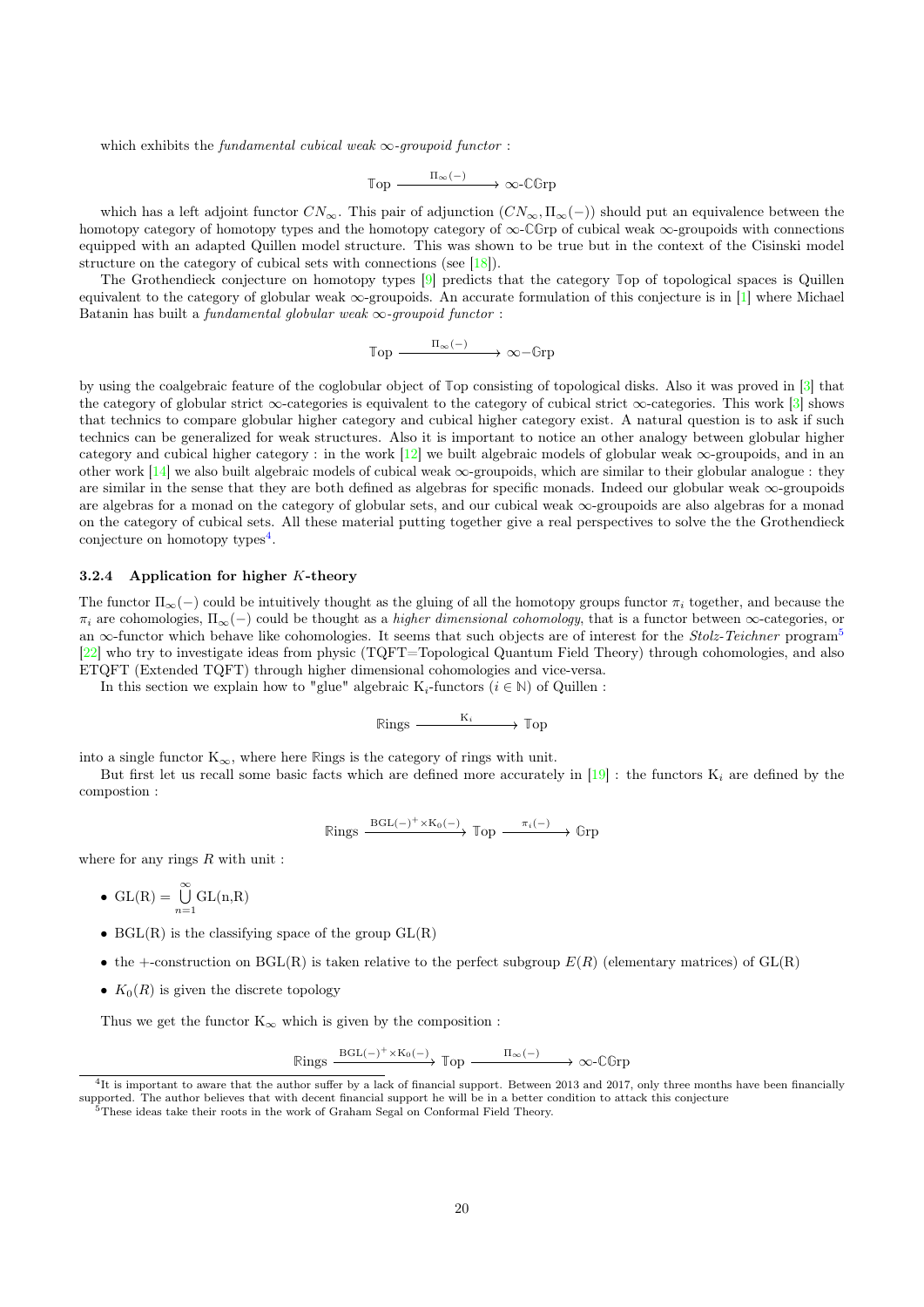## 4 Importance of Coalgebraic structures for Globular and Cubical Higher Category Theory

#### 4.1 The Batanin's construction and the author's construction

In the article [1], Michael Batanin has built the contractible operad  $B_C^0$  which algebras are globular weak  $\infty$ -categories. He also proved that the globular object  $D^{\bullet}$  in  $\mathbb{T}$ op consisting of topological disks :

$$
D^0 \xrightarrow{\begin{array}{c} s_0^1 \\ \hline t_0^1 \end{array}} D^1 \xrightarrow{\begin{array}{c} s_1^2 \\ \hline t_1^2 \end{array}} D^2 \cdots D^{n-1} \xrightarrow{\begin{array}{c} s_{n-1}^n \\ \hline t_{n-1}^n \end{array}} D^n \cdots
$$

is a  $B_C^0$ -coalgebra, which implication is the construction of the fundamental globular weak  $\infty$ -groupoid functor

$$
\mathbb{Top} \xrightarrow{\Pi_{\infty}(-)} \infty\text{-Grp}
$$

In the other hand, in the article [13] the author built a coglobular object  $B_C^{\bullet}$ 

$$
B_C^0 \xrightarrow{\quad s_0^1 \quad \longrightarrow \quad} B_C^1 \xrightarrow{\quad s_1^2 \quad \longrightarrow \quad} B_C^2 \cdots B_C^{n-1} \xrightarrow{\quad s_{n-1}^n \quad \longrightarrow \quad} B_C^n \cdots
$$

such that  $B_C^0$  is the contractible operad just above of Michael Batanin,  $B_C^1$  is the contractible operad which algebras are globular weak ∞-functors,  $B_C^2$  is the contractible operad which algebras are globular weak ∞-natural transformations, etc. Also we have the surprising fact : if  $B_C^{\bullet}$  is a  $B_C^0$ -coalgebra then it implies that the globular weak  $\infty$ -category of globular weak  $\infty$ -categories exists. We didn't prove yet this fact<sup>6</sup>, however this is an important improvement for globular higher category theory for two main reasons :

- in the beginning it was non-trivial to know why globular weak ∞-categories, globular weak ∞-functors, globular weak ∞-natural transformations, etc. organize in a globular weak ∞-category. Now we have replaced this very complex combinatorial question by a precise statement : the coendomorphism operad  $\mathbb{COEND}(B_C^{\bullet})$  should be contractible<sup>7</sup>, like its topological little son<sup>8</sup>  $\mathbb{C}\text{OEND}(D^{\bullet}).$
- it brings a spectacular analogy between topological spaces and globular higher categories, which was hope by Grothendieck and Thomason. Let us gives a first smell of such analogy :
	- Consider the following 1-cell in the operad **C**OEND(D• ) of topological disks :

$$
D^1 \xrightarrow{\quad \mu_0^1 \quad} D^1 \underset{D^0}{\sqcup} D^1
$$

and consider a topological space X. With these we get the following 1-cell of the fundamental weak  $\infty$ -groupoid  $\Pi_{\infty}(X):$ 

$$
\mathbb{M}{\rm ap}(D^1,X) \underset{\mathbb{M}{\rm ap}(D^0,X)}{\times} \mathbb{M}{\rm ap}(D^1,X) \xrightarrow{\quad \ \ \circ^1_0 \quad \ \ } \mathbb{M}{\rm ap}(D^1,X)
$$

 $-$  Suppose that  $\mathbb{C}OEND(B_C^{\bullet})$  is contractible. It is then possible to consider the following 1-cell in the operad  $\mathbb{C}\text{OEND}(B_C^{\bullet})$  of operadical disks :

$$
B_C^1 \xrightarrow{\mu_0^1} B_C^1 \underset{B_C^0}{\sqcup} B_C^1
$$

and with this 1-cell of  $\mathbb{C}OEND(B_C^{\bullet})$ , we get the following 1-cell in the suspected globular weak  $\infty$ -category of globular weak ∞-categories :

$$
\mathrm{Alg}(B_C^1)(0) \underset{\mathrm{Alg}(B_C^0)(0)}{\times} \mathrm{Alg}(B_C^1)(0) \xrightarrow{\qquad \circ_0^1} \mathrm{Alg}(B_C^1)(0)
$$

which is the composition of globular weak  $\infty$ -functors !

 $6$ Also because the author suffer of lack of financial support.

 $7$  which imply that it is equipped with a composition system. See  $[13]$ 

<sup>8</sup>or little brother ...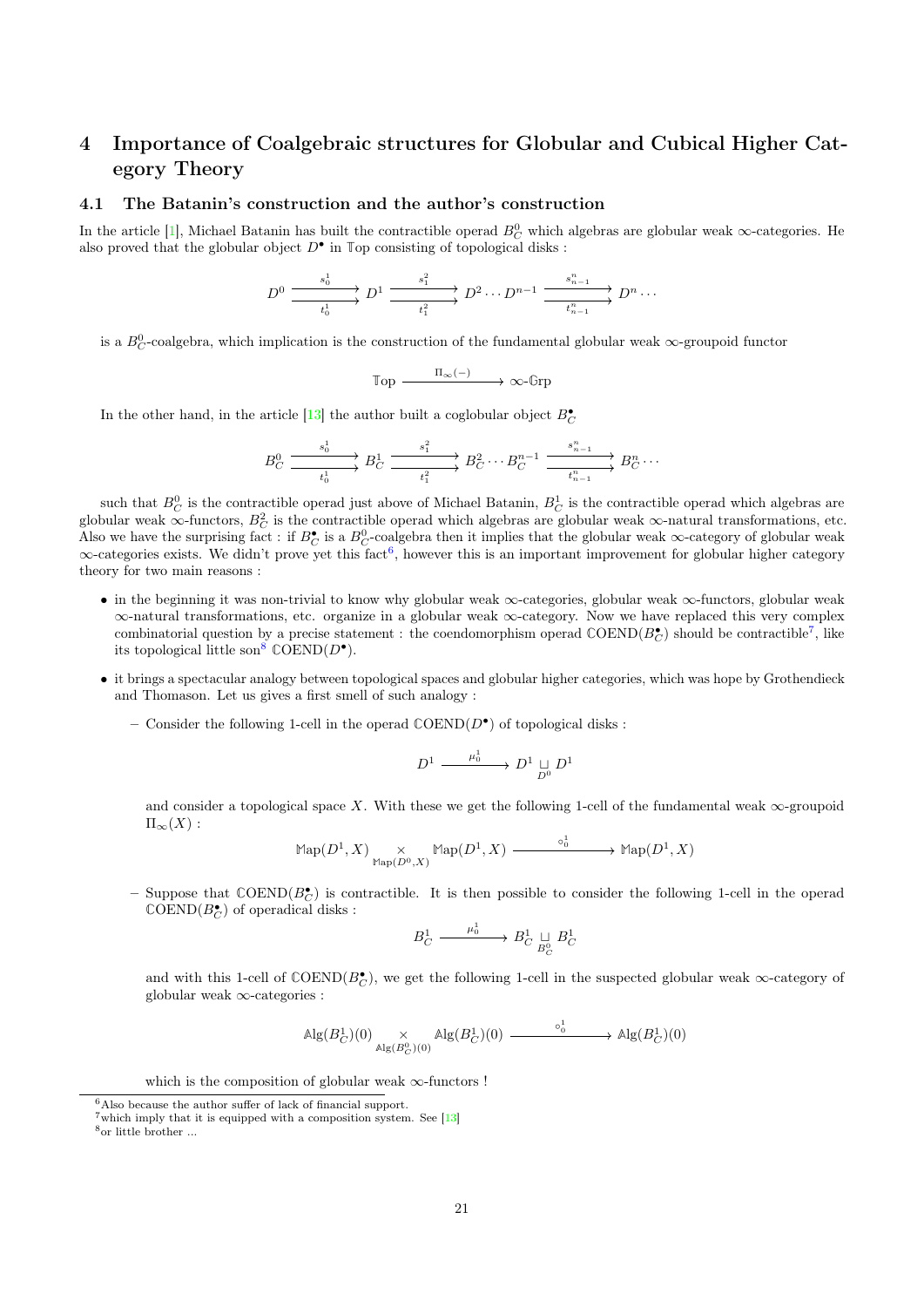#### 4.2 Steps toward the cubical weak  $\infty$ -category of cubical weak  $\infty$ -categories

Consider the following internal cocubical object in a subcategory<sup>9</sup> C of the category  $\mathbb{M}$ nd of monads, such that C has pushouts.

n

.

$$
B_C^0 \xrightarrow{\begin{array}{c} s_1^0 \\ s_1^0 \\ \hline t_1^0 \end{array}} B_C^1 \xrightarrow{\begin{array}{c} s_1^2, s_1^2 \\ \hline s_1^2, s_1^2 \\ \hline t_1^2, s_1^2 \end{array}} B_C^2 \xrightarrow{\begin{array}{c} s_1^2, s_1^2 \\ \hline s_1^2, s_1^2 \\ \hline s_1^2, s_1^2 \end{array}} B_C^3 \xrightarrow{\begin{array}{c} s_1^4, s_1^2 \\ \hline s_1^4, s_1^2 \\ \hline s_1^3, s_1^2 \end{array}} B_C^2 \xrightarrow{\begin{array}{c} s_1^4, s_1^2 \\ \hline s_1^4, s_1^2 \\ \hline t_1^4, s_1^2 \end{array}} B_C^2 \xrightarrow{\begin{array}{c} s_1^2, s_1^2, s_1^2 \\ \hline t_1^4, s_1^2 \\ \hline t_1^4, s_1^2 \end{array}} B_C^1 \xrightarrow{\begin{array}{c} s_1^2, s_1^2, s_1^2 \\ \hline t_1^4, s_1^2 \\ \hline t_1^4, s_1^2 \end{array}} B_C^1 \xrightarrow{\begin{array}{c} s_1^2, s_1^2 \\ \hline t_1^4, s_1^2 \\ \hline t_1^4, s_1^2 \end{array}} B_C^1 \xrightarrow{\begin{array}{c} s_1^2, s_1^2 \\ \hline t_1^4, s_1^2 \\ \hline t_1^4, s_1^2 \end{array}} B_C^1 \xrightarrow{\begin{array}{c} s_1^2, s_1^2 \\ \hline t_1^4, s_1^2 \\ \hline t_1^4, s_1^2 \end{array}} B_C^1 \xrightarrow{\begin{array}{c} s_1^2, s_1^2 \\ \hline t_1^4, s_1^2 \\ \hline t_1^4, s_1^2 \end{array}} B_C^1 \xrightarrow{\begin{array}{c} s_1^2, s_1^2 \\ \hline t_1^4, s_1^2 \\ \hline t_1^4, s_1^2 \end{array}} B_C^1 \xrightarrow{\begin{array}{c} s_1^2, s_1^2 \\ \hline t_1^4, s_1^2 \\ \hline t_1^
$$

such that  $B_C^0$  is the  $\mathbb{S}^0$ -operad which algebras are cubical weak  $\infty$ -categories. Also the  $\mathbb{S}^1$ -operad  $B_C^1$  which algebras are cubical weak  $\infty$ -functors, the  $\mathbb{S}^2$ -operad  $B_C^2$  which algebras are cubical weak  $\infty$ -natural transformations, etc. where  $\mathbb{S}^1$  is the cartesian monad which algebras are cubical strict ∞-functors, **S** 2 is the cartesian monad which algebras are cubical strict ∞-natural transformations, etc. are not difficult to be built. For example the underlying combinatorics of the **S** 1 -collection of  $B_C^1$  comes easily from the monad of cubical weak  $\infty$ -functors as defined in [14] and the underlying combinatorics of the  $\mathbb{S}^2$ -collection of  $B_C^2$  comes easily from the monad of cubical weak  $\infty$ -natural transformations as defined in [14]. Also according to the cubical combinatorics it is straightforward to see that the cartesian monad  $\mathbb{S}^n$  of cubical strict n-transformations act on the category  $\mathbb{C}Sets^{2^n}$ , the cartesian product  $2^n$  times in  $\mathbb{C}AT$  of the category of cubical sets with itself. In order to build these contractible  $\mathbb{S}^n$ -operads  $B_C^n$  we have different technics to do it. We can use for example the formalism of the **T**-categorical stretchings as developed in [16], or we can use the theory of Garner  $[6]$  to build a fibrant replacement of the  $\mathbb{S}^n$ , or we can more classically just use the technology developed in  $[1, 10]$ .

This internal cocubical object  $B^{\bullet}$  of C is a global object of the pseudo-algebra  $\mathbb{C}\text{span}(\mathcal{C})$ , where here we deal with cubical higher cospans. Thanks to the functor defined in 2.2

$$
(1 \downarrow i \circ \text{Cospan}(-)) \xrightarrow{\text{COEND}(-)} \text{S-Dper}
$$

the following morphism  $\mathbb{A}\mathbb{g}(-)$  of  $(1 \downarrow i \circ \mathbb{C}\text{ospan}(-))$ :

![](_page_22_Figure_7.jpeg)

is sent to the morphism of operads :

$$
\mathbb{C}\text{OEND}(B_C^{\bullet}) \xrightarrow{\mathbb{C}\text{ORD}(\mathbb{C}\text{ospan}(\mathbb{A}\text{lg}(-)))} \rightarrow \mathbb{C}\text{OEND}(\mathbb{A}\text{lg}(B_C^{\bullet})^{op}) \simeq \mathbb{E}\text{ND}(\mathbb{A}\text{lg}(B_C^{\bullet}))
$$

This shows that  $\mathbb{A}\lg(B_C^{\bullet})$  is an algebra for  $\mathbb{C}OEND(B_C^{\bullet})$ . Now suppose  $B_C^{\bullet}$  is also a  $B_C^0$ -coalgebra. In fact we put the following conjecture :

**Conjecture** The operad of coendomorphism  $\mathbb{C}$  OEND( $B_C^{\bullet}$ ) is contractible.

Contractibility here means the cubical one, as developed in  $[10]$ , where we consider contractions similar to their globular analogue, plus the "connections-contractions" which are for contractions what connections are for cubical  $\infty$ -categories. If we accept this conjecture then it means that we have a morphism of operads :

 $B_C^0 \longrightarrow \text{COEND}(B_C^{\bullet})$ 

which means that we have a morphism of operads :

 $B_C^0$  $\sum_{C}^{0} \xrightarrow{\text{COEND}(\text{Cospan}(\text{Alg}(-))) \circ !} \text{END}(\text{Alg}(B_C^{\bullet}))$ 

which shows that the cubical set  $\mathbb{A}\text{lg}(B_C^{\bullet})(0)^{10}$ :

 $9$ Such subcategory exists according to a private communication with Ross Street and John Bourke who give me such accurate construction of it.

We won't describe it here because of lack of time.<br><sup>10</sup>For each  $n \in \mathbb{N}$ ,  $\mathbb{Alg}(B_C^n)(0)$  means the class of objects of the category  $\mathbb{Alg}(B_C^n)$ .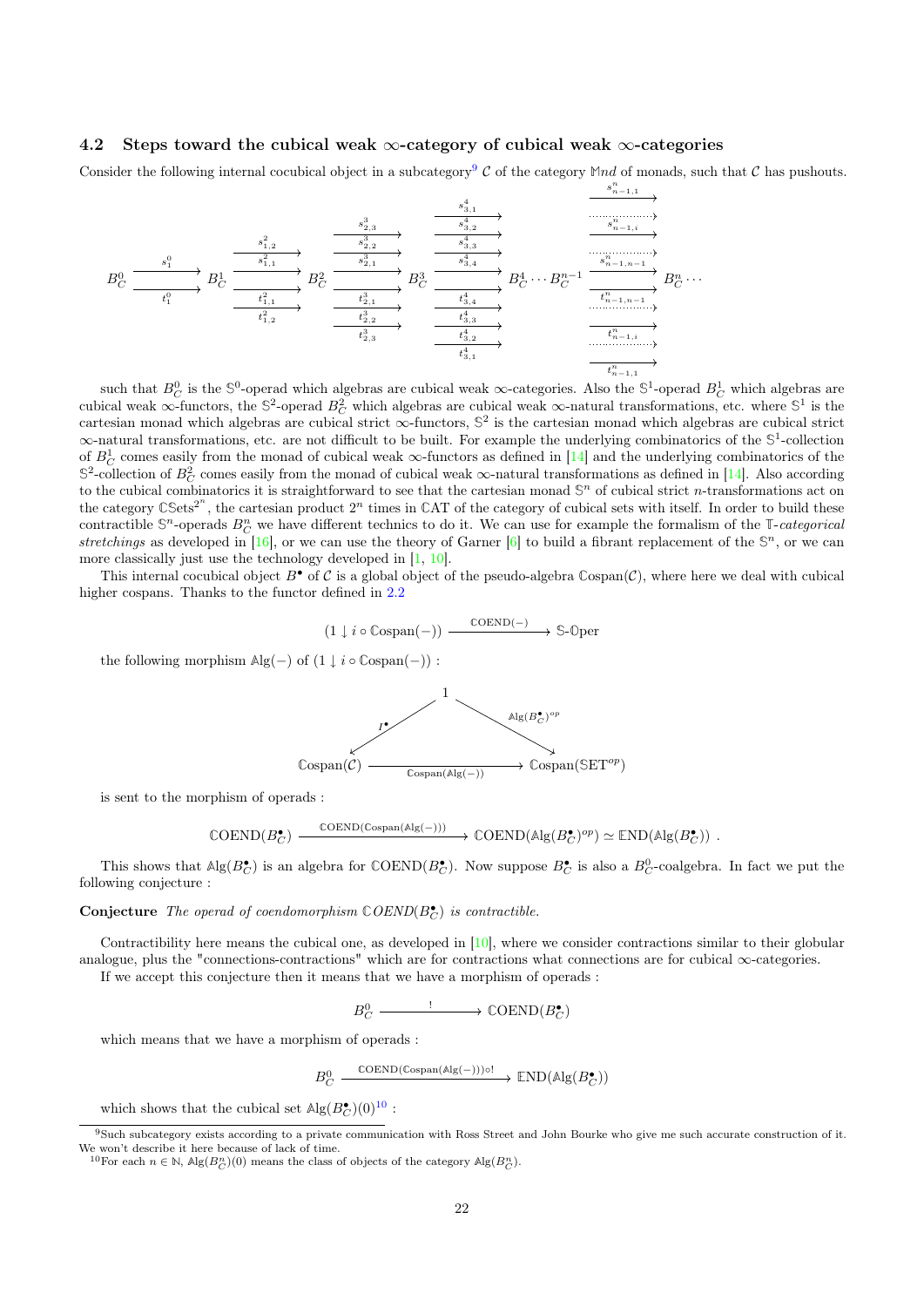· · · **A**lg(B<sup>n</sup> <sup>C</sup> )(0) **A**lg(B n−1 C )(0)· · · **A**lg(B<sup>4</sup> <sup>C</sup> )(0) **A**lg(B<sup>3</sup> <sup>C</sup> )(0) **A**lg(B<sup>2</sup> <sup>C</sup> )(0) **A**lg(B<sup>1</sup> <sup>C</sup> )(0) **A**lg(B<sup>0</sup> <sup>C</sup> )(0) s n n−1,1 t n n−1,1 s n n−1,i t n n−1,i s n n−1,n t n n−1,n s 4 3,1 t 4 3,1 s 4 3,2 t 4 3,2 s 4 3,3 t 4 3,3 s 4 3,4 t 4 3,4 s 3 2,1 t 3 2,1 s 3 2,2 t 3 2,2 s 3 2,3 t 3 2,3 s 2 1,1 t 2 1,1 s 2 1,2 t 2 1,2 s 1 0 t 1 0

is equipped with a structure of weak cubical ∞-category. This is the cubical weak ∞-category of cubical weak ∞-categories. Like for globular higher category theory, we thus have an amazing analogy between topological spaces and cubical higher categories, up to these conjectures related to coalgebraicity. This is our operadical point of view which allows such analogies. Thanks to it we can mimic the globular approach of weak Grothendieck ∞-topos as described in [15] to have a real smell of what is a cubical weak Grothendieck ∞-topos. We would like to insist that this article overall shows how 2-categorical materials developed in  $[20, 21, 23, 24]$  and recently in  $[11]$ , can provide some good generalizations, where different higher category theory with different shapes, could be developed within this framework, and where we can imagine for example that other geometries for higher groupoids associated to topological spaces are possible.

## References

- [1] Michael Batanin, Monoidal globular categories as a natural environment for the theory of weak-n-categories, Advances in Mathematics (1998), volume 136, pages 39–103 . 2, 5, 6, 20, 21, 22
- [2] Robert Blackwell, Max Kelly and John Power, Two-dimensional monad theory, Journal of Pure and Applied Algebra (1989), Volume 59,pages 1–41. 4, 6
- [3] Fahd Ali Al-Agl and Ronald Brown and Richard Steiner, Multiple Categories: The Equivalence of a Globular and a Cubical Approach, Advances in Mathematics 170, 71–118 (2002) . 20
- [4] Brown, R.,A new higher homotopy groupoid: the fundamental globular  $\omega$ -groupoid of a filtered space, Homology, Homotopy Appl. 10 (1) (2008) 327–343. 219 . 2
- [5] Ronald Brown and Philip Higgins and Rafael Sivera, Non abelian Algebraic Topology, Book, Tracts in Mathematics 15, European Mathematical Society . 2, 15
- [6] Richard Garner, Understanding the small object argument.https://arxiv.org/pdf/0712.0724.pdf 22
- [7] Marco Grandis,Higher cospans and weak cubical categories (Cospans in algebraic topology, I), Theory and Applications of Categories, Volume 18, Number 12, 2007, pp 321–347. 2, 6, 7, 8, 9
- [8] Marco Grandis,Higher fundamental groupoids for spaces, Topology and its Applications, Volume 129, 2003, pages 281–299. 2
- [9] Alexander Grothendieck,Pursuing Stacks (A la poursuite des Champs), Manuscript, https://thescrivener.github. io/PursuingStacks/. 2, 20
- [10] Camell Kachour, Introduction to Higher Cubical Operads. First Part : The Cubical Operad of Cubical Weak ∞-Categories. Prépublication de l'IHES, http://preprints.ihes.fr/2017/M/M-17-19.pdf 1, 2, 12, 15, 22
- [11] Camell Kachour and Mark Weber, The structure of generalised higher spans, Work in progress 2, 4, 6, 23
- [12] Camell Kachour, *Algebraic definition of weak*  $(\infty, n)$ -categories, Published in Theory and Applications of Categories (2015), Volume 30, No. 22, pages 775-807 2, 20
- [13] Camell Kachour, Steps toward the weak higher category of weak higher categories in the globular setting, Published in Categories and General Algebraic Structures with Applications, Volume 4, Number 1 (2015) 21
- [14] Camell Kachour, Aspects of Cubical Higher Category Theory, https://arxiv.org/pdf/1702.00336.pdf 3, 4, 19, 20, 22